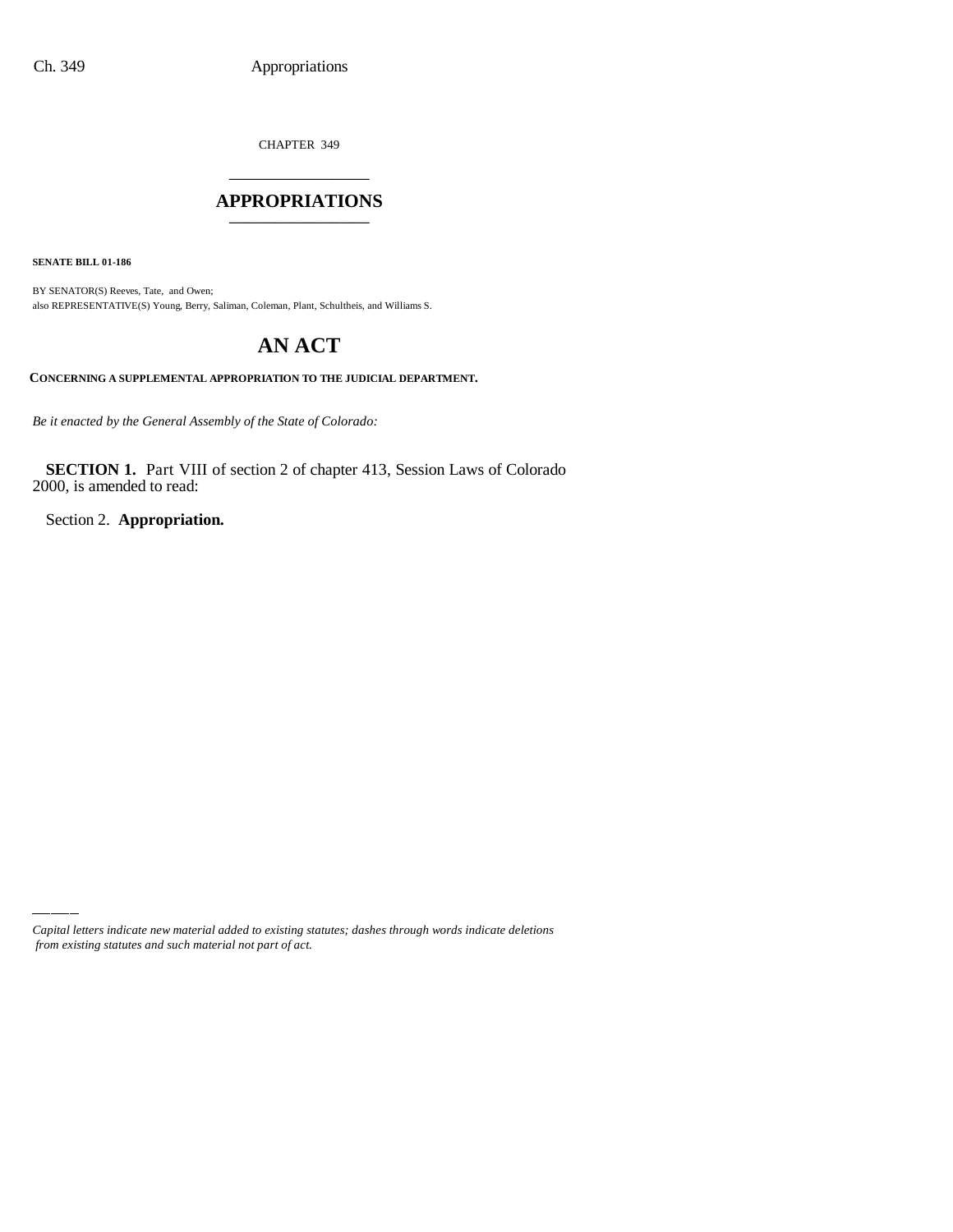|                                  |                 |              | APPROPRIATION FROM         |                |                        |                        |                |
|----------------------------------|-----------------|--------------|----------------------------|----------------|------------------------|------------------------|----------------|
|                                  |                 |              |                            | <b>GENERAL</b> |                        | CASH                   |                |
|                                  | ITEM &          |              | <b>GENERAL</b>             | <b>FUND</b>    | CASH                   | <b>FUNDS</b>           | <b>FEDERAL</b> |
|                                  | <b>SUBTOTAL</b> | <b>TOTAL</b> | <b>FUND</b>                | <b>EXEMPT</b>  | <b>FUNDS</b>           | <b>EXEMPT</b>          | <b>FUNDS</b>   |
|                                  | \$<br>\$        |              | \$                         | \$             | \$                     | \$                     | \$             |
|                                  |                 |              | <b>PART VIII</b>           |                |                        |                        |                |
|                                  |                 |              | <b>JUDICIAL DEPARTMENT</b> |                |                        |                        |                |
| (1) SUPREME COURT                |                 |              |                            |                |                        |                        |                |
| Personal Services <sup>120</sup> | 2,298,337       |              | 2,298,337                  |                |                        |                        |                |
|                                  | 2,291,260       |              | 2,291,260                  |                |                        |                        |                |
|                                  |                 |              | $(39.0$ FTE)               |                |                        |                        |                |
| <b>Operating Expenses</b>        | 84,271          |              | 34,271                     |                | $50,000^{\rm a}$       |                        |                |
| <b>Attorney Regulation</b>       |                 |              |                            |                |                        |                        |                |
| Committees                       | 3,600,000       |              |                            |                | $3,500,000^{\rm b}$    | $100,000$ <sup>c</sup> |                |
|                                  | $(35.5$ FTE)    |              |                            |                |                        |                        |                |
| Continuing Legal Education       | 280,000         |              |                            |                | $275,000^{\rm b}$      | $5,000$ <sup>d</sup>   |                |
|                                  | $(4.0$ FTE)     |              |                            |                |                        |                        |                |
| Law Examiner Board               | 650,000         |              |                            |                | $450,000^{\circ}$      | $200,000$ <sup>f</sup> |                |
|                                  | $(8.2$ FTE)     |              |                            |                |                        |                        |                |
| Law Library                      | 465,000         |              |                            |                | $415,000$ <sup>g</sup> | $50,000$ <sup>h</sup>  |                |
|                                  | $(2.0$ FTE)     |              |                            |                |                        |                        |                |
|                                  |                 | 7,377,608    |                            |                |                        |                        |                |
|                                  |                 | 7,370,531    |                            |                |                        |                        |                |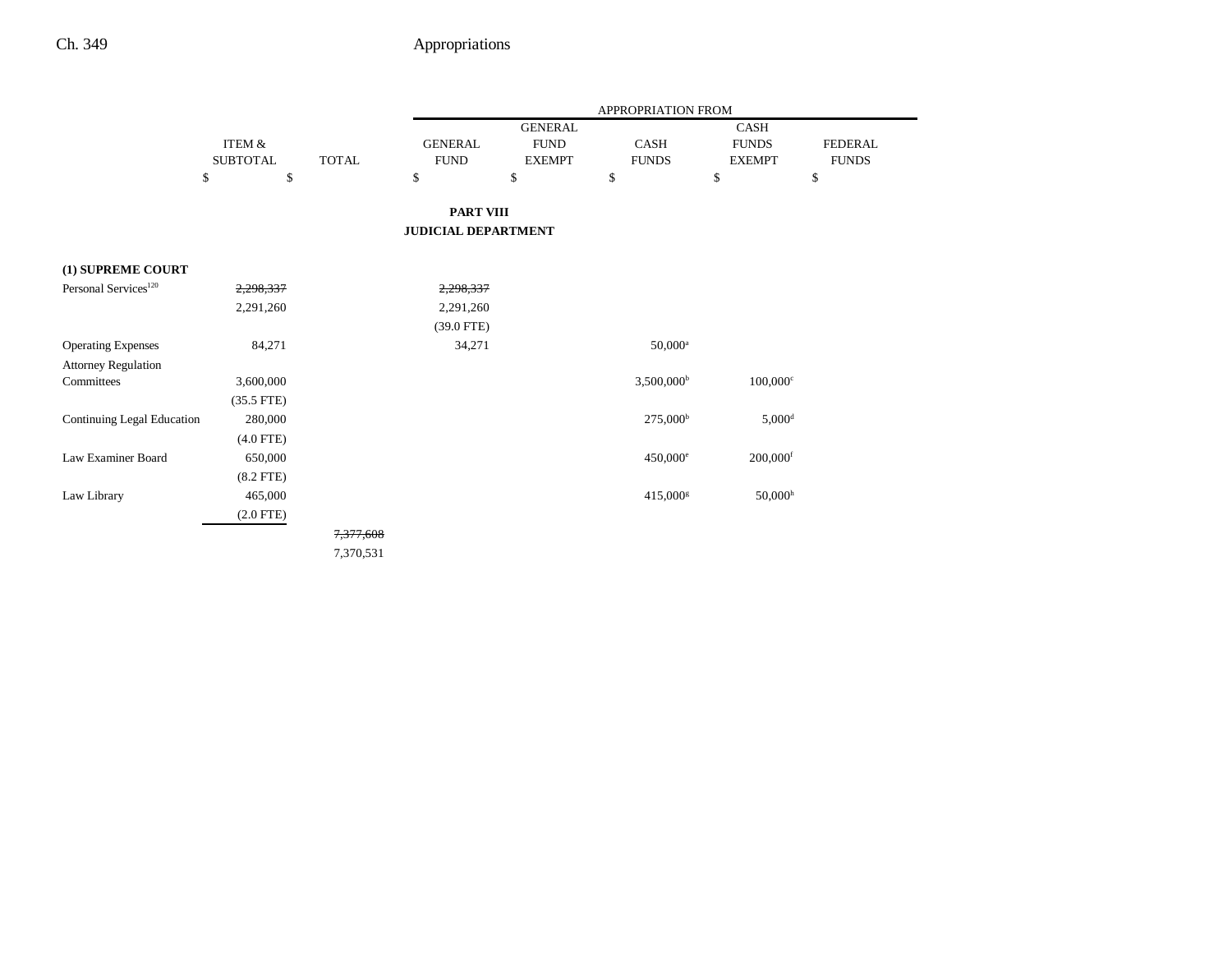a This amount shall be from various fees and other cost recoveries.

<sup>b</sup> These amounts shall be from annual attorney registration fees and other fees. For purposes of complying with the limitation on state fiscal year spending imposed by Article X, Section 20 of the State Constitution, these moneys are included for informational purposes as they are continuously appropriated by a permanent statute or constitutional provision.

c This amount shall be from reserves in the Attorney Registration Fund.

d This amount shall be from reserves in the Continuing Legal Education Fund.

e This amount shall be from law examination application fees and other fees. For purposes of complying with the limitation on state fiscal year spending imposed by Article X, Section 20 of the State Constitution, these moneys are included for informational purposes as they are continuously appropriated by a permanent statute or constitutional provision.

f This amount shall be from reserves in the Law Examiner Board Fund.

<sup>g</sup> This amount shall be from appellate court filing fees and other fees credited to the Supreme Court Library Fund pursuant to Section 13-2-120, C.R.S. For purposes of complying with the limitation on state fiscal year spending imposed by Article X, Section 20 of the State Constitution, these moneys are included for informational purposes as they are continuously appropriated by a permanent statute or constitutional provision.

h This amount shall be from reserves in the Supreme Court Library Fund created in Section 13-2-120, C.R.S.

#### **(2) COURT OF APPEALS**

| Personal Services <sup>120</sup> | 4,914,764 | 4,914,764       |                 |
|----------------------------------|-----------|-----------------|-----------------|
|                                  | 4,899,340 | 4,899,340       |                 |
|                                  |           | $(80.0$ FTE $)$ |                 |
| <b>Operating Expenses</b>        | 103,918   | 95,918          | $8,000^{\circ}$ |
| Capital Outlay                   | 3,850     | 3,850           |                 |
|                                  |           | 5,022,532       |                 |
|                                  |           | 5,007,108       |                 |

a This amount shall be from copier machine and postage receipts.

#### **(3) COURTS ADMINISTRATION**

**(A) Administration**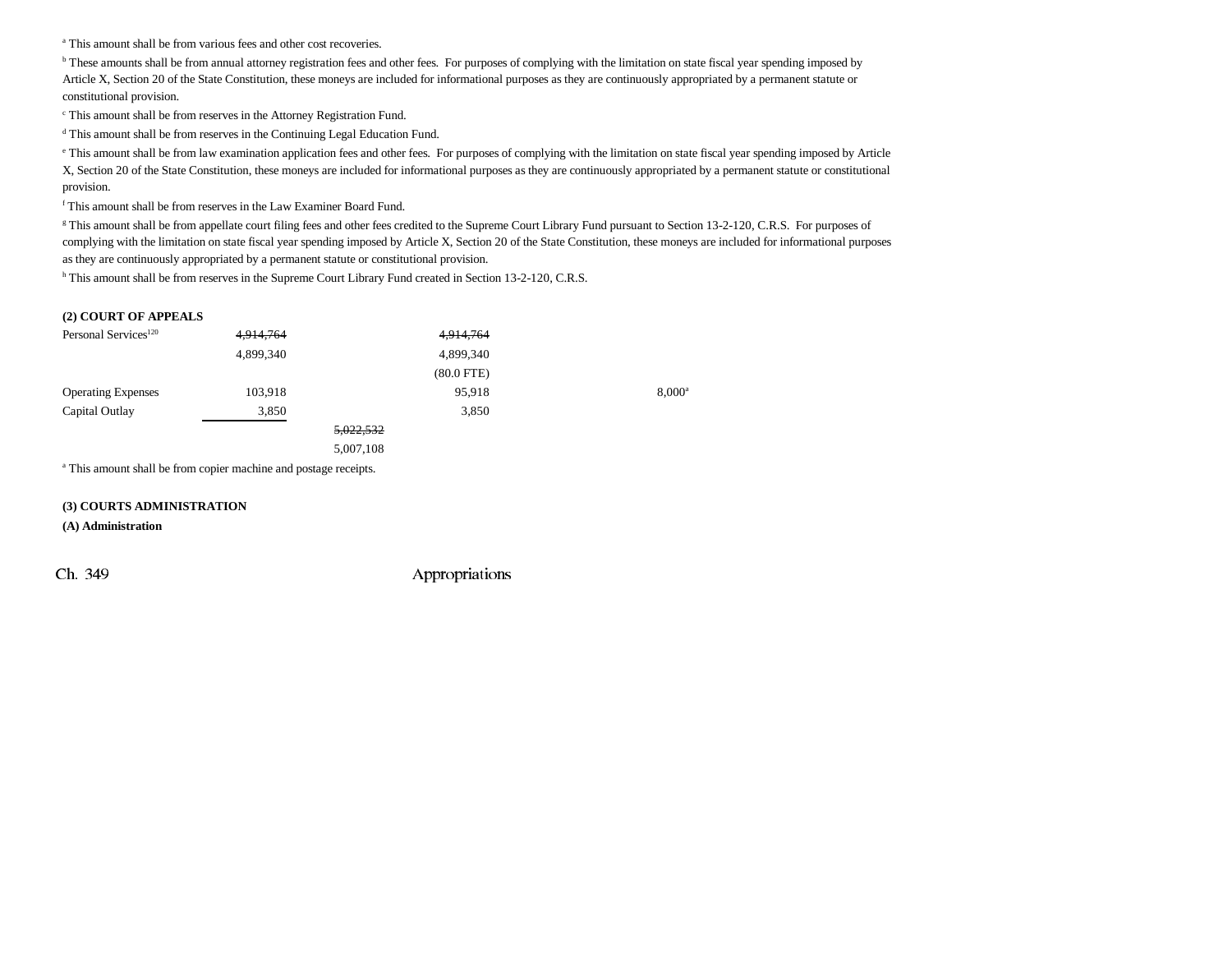|                                    |                                      |              | APPROPRIATION FROM            |                                                |                      |                                       |                                |  |
|------------------------------------|--------------------------------------|--------------|-------------------------------|------------------------------------------------|----------------------|---------------------------------------|--------------------------------|--|
|                                    | <b>ITEM &amp;</b><br><b>SUBTOTAL</b> | <b>TOTAL</b> | <b>GENERAL</b><br><b>FUND</b> | <b>GENERAL</b><br><b>FUND</b><br><b>EXEMPT</b> | CASH<br><b>FUNDS</b> | CASH<br><b>FUNDS</b><br><b>EXEMPT</b> | <b>FEDERAL</b><br><b>FUNDS</b> |  |
|                                    | \$<br>\$                             |              | \$                            | \$                                             | \$                   | \$                                    | \$                             |  |
|                                    |                                      |              |                               |                                                |                      |                                       |                                |  |
| <b>Personal Services</b>           | 2,389,003                            |              | 2,389,003                     |                                                |                      |                                       |                                |  |
|                                    |                                      |              | $(40.5$ FTE)                  |                                                |                      |                                       |                                |  |
| <b>Operating Expenses</b>          | 219,293                              |              | 219,293                       |                                                |                      |                                       |                                |  |
| County Courthouse                  |                                      |              |                               |                                                |                      |                                       |                                |  |
| Furnishings <sup>121, 122</sup>    | 5,641,101                            |              | 5,641,101                     |                                                |                      |                                       |                                |  |
|                                    | 5,813,488                            |              | 5,813,488                     |                                                |                      |                                       |                                |  |
| Domestic Violence                  | 400,000                              |              | 400,000                       |                                                |                      |                                       |                                |  |
|                                    | 8,649,397                            |              |                               |                                                |                      |                                       |                                |  |
|                                    | 8,821,784                            |              |                               |                                                |                      |                                       |                                |  |
| (B) Administrative Special Purpose |                                      |              |                               |                                                |                      |                                       |                                |  |
| Health, Life, and Dental           | 4,890,877                            |              | 4,662,737                     |                                                | $228,140^a$          |                                       |                                |  |
| Short-term Disability              | 42,325                               |              | 39,786                        |                                                | $2,539^a$            |                                       |                                |  |
| <b>Salary Survey</b>               | 3,969,006                            |              | 3,766,636                     |                                                | $202,370^a$          |                                       |                                |  |
| Anniversary Increases              | 1,464,114                            |              | 1,346,077                     |                                                | 118,037 <sup>a</sup> |                                       |                                |  |
| Workers' Compensation              | 971,869                              |              | 971,869                       |                                                |                      |                                       |                                |  |
| Legal Services for 2,812           |                                      |              |                               |                                                |                      |                                       |                                |  |
| hours                              | 156,938                              |              | 156,938                       |                                                |                      |                                       |                                |  |
|                                    |                                      |              |                               |                                                |                      |                                       |                                |  |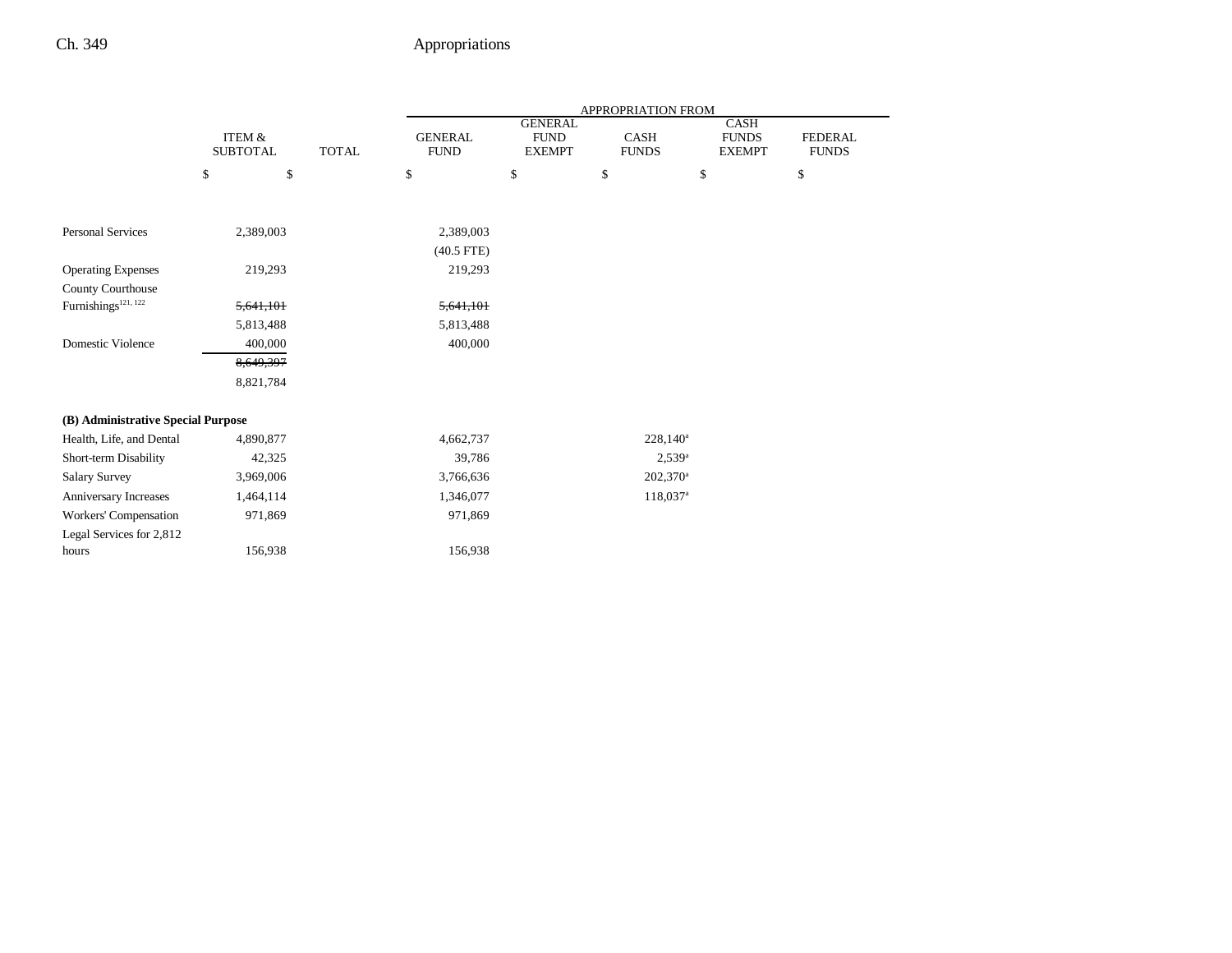| Payment to Risk                  |             |         |                        |                           |                     |
|----------------------------------|-------------|---------|------------------------|---------------------------|---------------------|
| Management and Property          |             |         |                        |                           |                     |
| Funds                            | 265,093     | 265,093 |                        |                           |                     |
| Vehicle Lease Payments           | 80,683      | 80,683  |                        |                           |                     |
| <b>Leased Space</b>              | 281,569     | 281,569 |                        |                           |                     |
|                                  | 351,569     | 351,569 |                        |                           |                     |
| Lease Purchase                   | 94,561      | 94,561  |                        |                           |                     |
| Administrative Purposes          | 157,993     | 112,993 | 45,000 <sup>b</sup>    |                           |                     |
| Judicial Conference              | 85,676      | 85,676  |                        |                           |                     |
| <b>Retired Judges</b>            | 882,825     | 882,825 |                        |                           |                     |
| <b>Appellate Reports</b>         |             |         |                        |                           |                     |
| Publication                      | 65,228      | 65,228  |                        |                           |                     |
| Office of Dispute Resolution     | 769,883     |         | 554,883 <sup>e</sup>   | $130,000$ <sup>d</sup>    | 85,000 <sup>e</sup> |
|                                  | 838,797     |         | 713,797 <sup>c</sup>   | $40,000$ <sup>d</sup>     |                     |
|                                  | $(4.5$ FTE) |         |                        |                           |                     |
| Judicial Performance             | 71,613      | 71,613  |                        |                           |                     |
| Child Support Enforcement        | 86,250      | 29,325  |                        | $56,925(T)^f$             |                     |
|                                  | $(1.0$ FTE) |         |                        |                           |                     |
| Training                         | 196,828     | 196,828 |                        |                           |                     |
| <b>Collections Investigators</b> | 2,457,886   |         | 2,457,8865             |                           |                     |
|                                  |             |         | 1,936,653 <sup>g</sup> | $521,233(T)^i$            |                     |
|                                  |             |         | $(54.3$ FTE)           |                           |                     |
| Grants                           | 142,186     |         |                        | $142,186(T)$ <sup>h</sup> |                     |
|                                  |             |         |                        | $(1.5$ FTE)               |                     |
|                                  | 17,133,403  |         |                        |                           |                     |
|                                  | 17,272,317  |         |                        |                           |                     |
|                                  |             |         |                        |                           |                     |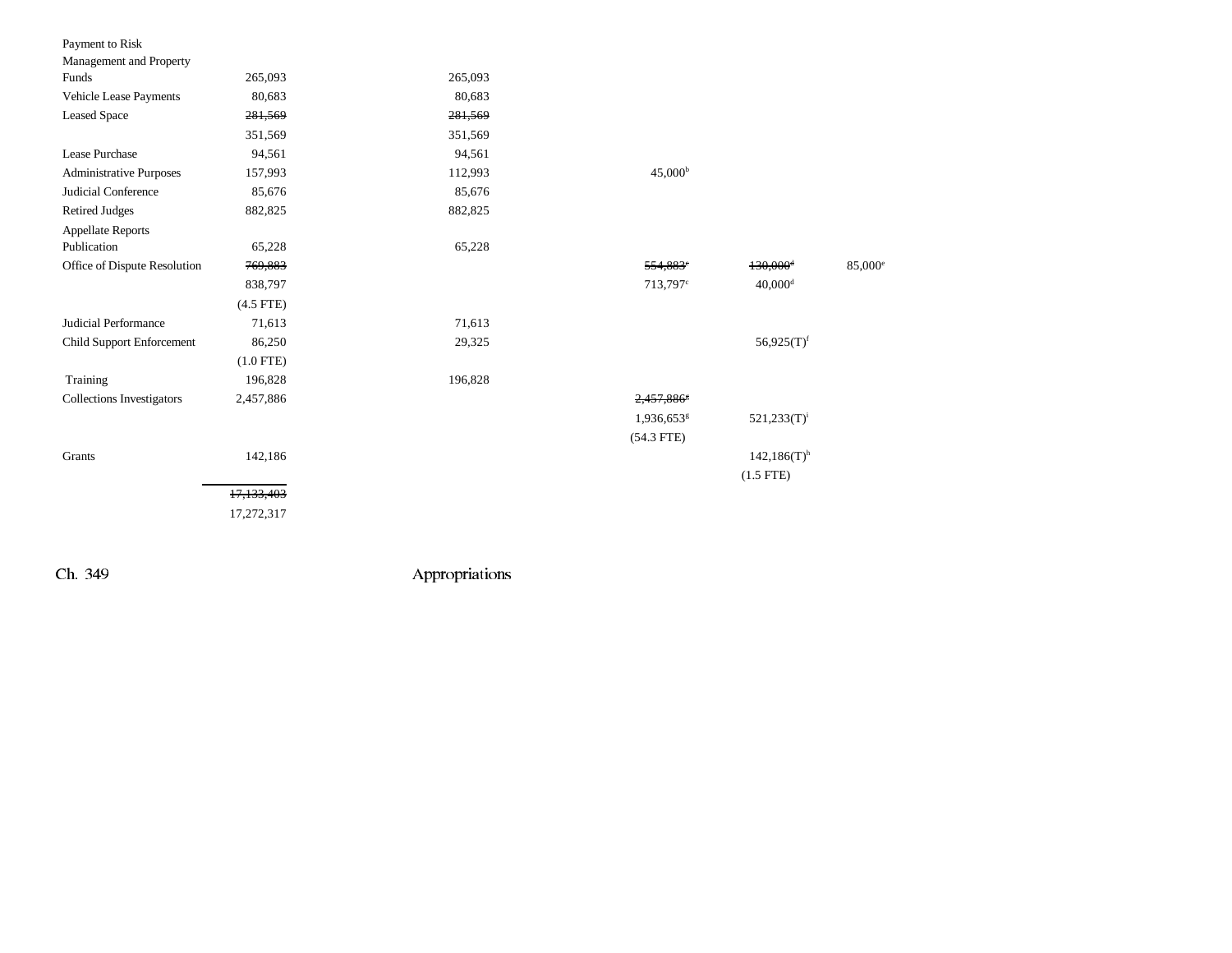|                 |              | <b>APPROPRIATION FROM</b> |               |              |               |              |  |
|-----------------|--------------|---------------------------|---------------|--------------|---------------|--------------|--|
|                 |              |                           | GENERAL       |              | CASH          |              |  |
| ITEM &          |              | <b>GENERAL</b>            | <b>FUND</b>   | CASH         | <b>FUNDS</b>  | FEDERAL      |  |
| <b>SUBTOTAL</b> | <b>TOTAL</b> | FUND                      | <b>EXEMPT</b> | <b>FUNDS</b> | <b>EXEMPT</b> | <b>FUNDS</b> |  |
| \$              |              |                           |               |              |               |              |  |

<sup>a</sup> These amounts shall be from the Dispute Resolution Fund created in Section 13-22-310, C.R.S., from the Fines Collection Cash Fund pursuant to Section 18-1-105 (1)(a)(III)(D), C.R.S., from the Drug Offender Surcharge Fund pursuant to Section 18-19-103, C.R.S., and from the from the Alcohol and Drug Driving Safety Program Fund created in Section 42-4-1301 (10)(d), C.R.S.

<sup>b</sup> This amount shall be from royalties from the sale of pattern jury instructions.

c This amount shall be from the Dispute Resolution Fund created in Section 13-22-310, C.R.S.

 $d\Theta$  of this amount, \$90,000(T) shall be from federal funds appropriated in the Department of Human Services, and \$40,000 THIS AMOUNT shall be from reserves in the Dispute Resolution Fund created in Section 13-22-310, C.R.S.

e This amount is for a never-married parents program in pilot districts, and mediation for indigent persons statewide, and is shown for informational purposes only.

f This amount shall be from federal funds appropriated in the Department of Human Services.

<sup>g</sup> Of this amount, \$1,100,000 shall be from the Collection Enhancement Fund pursuant to Section 16-11-101 (2), C.R.S., AND \$836,653 shall be from the Fines Collection Cash Fund pursuant to Section 18-1-105 (1)(a)(III)(D), C.R.S. and \$521,233 shall be from local Victims and Witnesses Assistance and Law Enforcement (VALE) Boards pursuant to Section 24-4.2-105(2.5)(a)(I). C.R.S.

h This amount shall be from federal funds from the Department of Public Safety, Division of Criminal Justice.

i THIS AMOUNT SHALL BE FROM LOCAL VICTIMS AND WITNESSES ASSISTANCE AND LAW ENFORCEMENT (VALE) BOARDS PURSUANT TO SECTION 24-4.2-105 (2.5) (a) (I), C.R.S.

#### **(C) Judicial/Heritage Complex**

| <b>Personal Services</b> | 334,107 | 334,107     |  |
|--------------------------|---------|-------------|--|
|                          |         | $(4.0$ FTE) |  |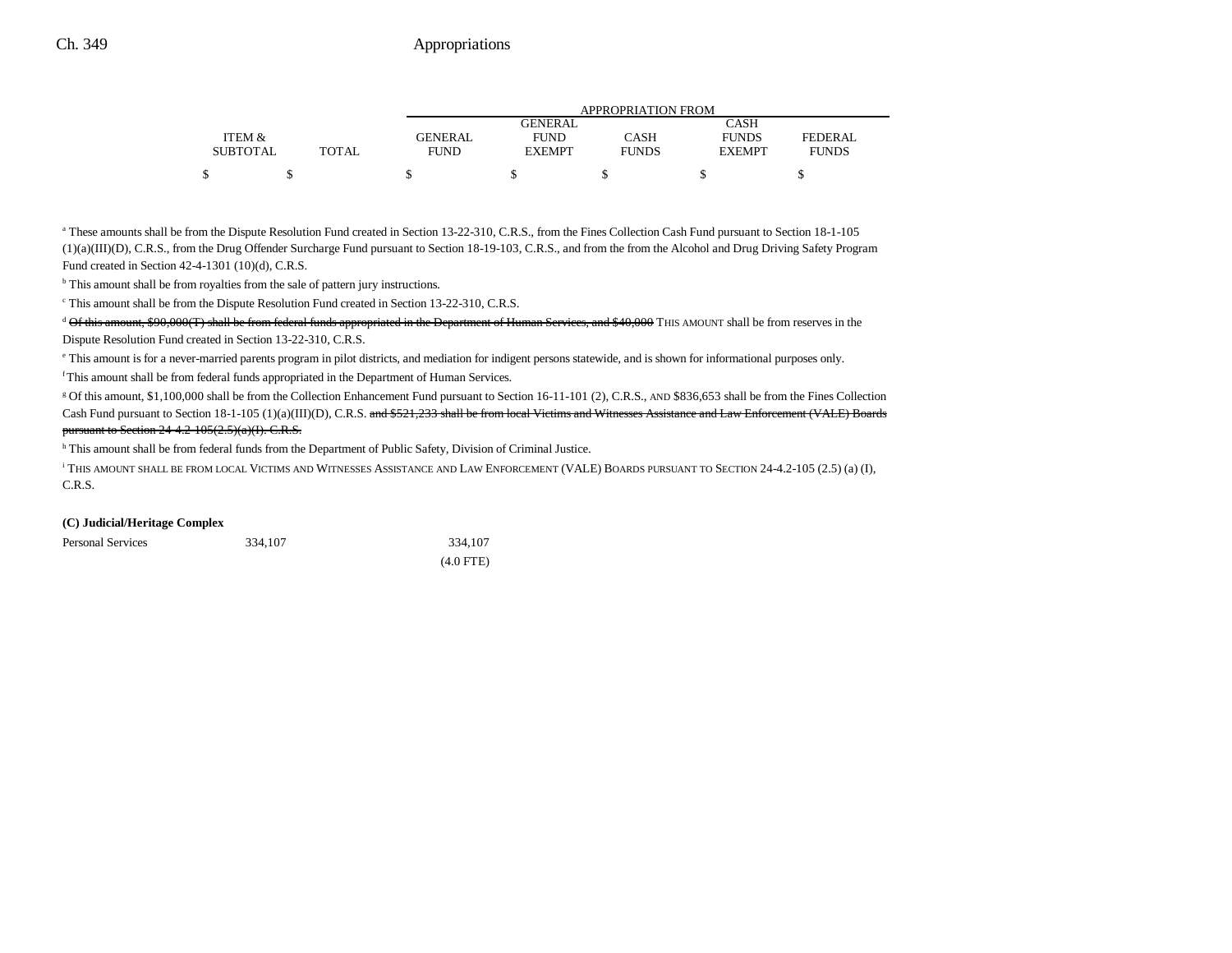| <b>Operating Expenses</b>                                | 197,283   | 197,283      |                       |
|----------------------------------------------------------|-----------|--------------|-----------------------|
| Parking Lot Maintenance                                  | 700       |              | $700^{\circ}$         |
|                                                          | 1,700     |              | $1,700^{\rm a}$       |
|                                                          | 532,090   |              |                       |
|                                                          | 533,090   |              |                       |
| <sup>a</sup> This amount shall be from parking receipts. |           |              |                       |
|                                                          |           |              |                       |
| (D) Integrated Information Services <sup>16, 123</sup>   |           |              |                       |
| <b>Personal Services</b>                                 | 2,378,234 | 2,378,234    |                       |
|                                                          |           | $(42.8$ FTE) |                       |
| <b>Operating Expenses</b>                                | 222,867   | 172,867      | $50,000$ <sup>a</sup> |
| Purchase of Services from                                |           |              |                       |
| Computer Center                                          | 260,580   | 260,580      |                       |
|                                                          | 173,900   | 173,900      |                       |
| Telecommunications                                       |           |              |                       |
| Expense                                                  | 350,000   | 350,000      |                       |
| Hardware/Software                                        |           |              |                       |
| Maintenance                                              | 1,078,094 | 1,043,094    | $35,000^{\rm a}$      |
| Hardware Replacement                                     | 1,285,662 | 1,285,662    |                       |
| Computer Integrated                                      |           |              |                       |
| Courtroom                                                | 30,000    | 30,000       |                       |
|                                                          | 5,605,437 |              |                       |
|                                                          | 5,518,757 |              |                       |

a These amounts shall be from various fees and other cost recoveries.

31,920,327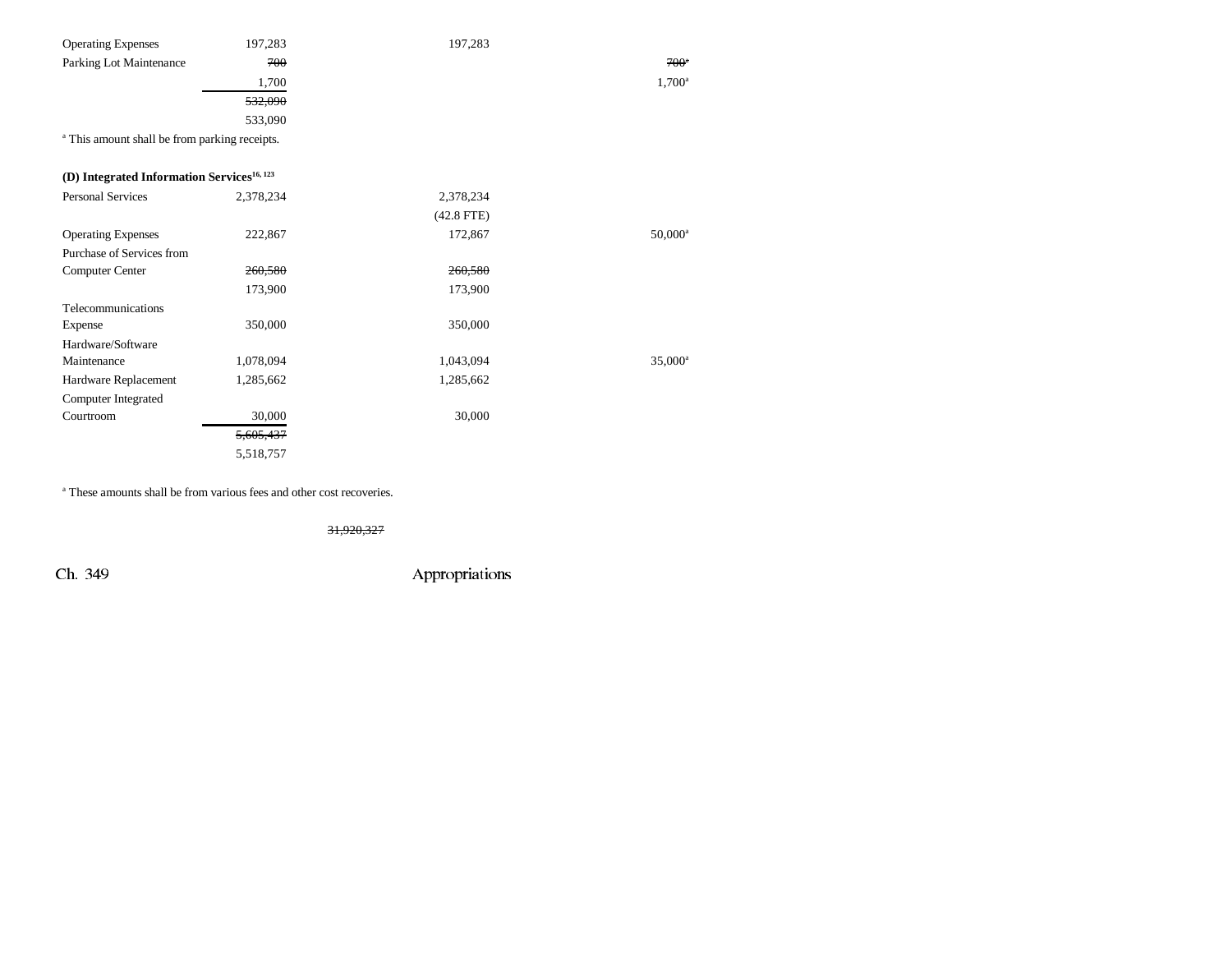|                                         |                           |              | APPROPRIATION FROM            |                                                |                        |                                              |                                |  |
|-----------------------------------------|---------------------------|--------------|-------------------------------|------------------------------------------------|------------------------|----------------------------------------------|--------------------------------|--|
|                                         | ITEM &<br><b>SUBTOTAL</b> | <b>TOTAL</b> | <b>GENERAL</b><br><b>FUND</b> | <b>GENERAL</b><br><b>FUND</b><br><b>EXEMPT</b> | CASH<br><b>FUNDS</b>   | <b>CASH</b><br><b>FUNDS</b><br><b>EXEMPT</b> | <b>FEDERAL</b><br><b>FUNDS</b> |  |
|                                         | \$<br>\$                  |              | \$                            | \$                                             | \$                     | \$                                           | \$                             |  |
|                                         |                           |              |                               |                                                |                        |                                              |                                |  |
|                                         |                           | 32,145,948   |                               |                                                |                        |                                              |                                |  |
| (4) TRIAL COURTS                        |                           |              |                               |                                                |                        |                                              |                                |  |
| Personal Services <sup>120, 124</sup>   | 70,957,649                |              | 70,957,649                    |                                                |                        |                                              |                                |  |
|                                         | 70,575,818                |              | 70,575,818                    |                                                |                        |                                              |                                |  |
|                                         |                           |              | $(1,449.1$ FTE)               |                                                |                        |                                              |                                |  |
| <b>Operating Expenses</b>               | 5,618,588                 |              | 3,553,750                     |                                                | 2,064,838 <sup>a</sup> |                                              |                                |  |
|                                         | 5,818,588                 |              | 3,753,750                     |                                                |                        |                                              |                                |  |
| Mandated Costs <sup>125, 126, 127</sup> |                           |              |                               |                                                |                        |                                              |                                |  |
| COSTS <sup>125, 126, 127, 127a</sup>    | 16,411,502                |              | 16,411,502                    |                                                |                        |                                              |                                |  |
|                                         | 16,374,958                |              | 16,374,958                    |                                                |                        |                                              |                                |  |
| <b>District Attorney Mandated</b>       |                           |              |                               |                                                |                        |                                              |                                |  |
| Costs <sup>128</sup>                    | 1,741,864                 |              | 1,741,864                     |                                                |                        |                                              |                                |  |
|                                         | 1,938,724                 |              | 1,938,724                     |                                                |                        |                                              |                                |  |
| Sex Offender Surcharge                  |                           |              |                               |                                                |                        |                                              |                                |  |
| Fund Program                            | 15,432                    |              | 15,432                        |                                                |                        |                                              |                                |  |
| Victim Compensation                     | 9,580,000                 |              |                               |                                                | 9,580,000 <sup>b</sup> |                                              |                                |  |
| Victim Assistance                       | 14,375,000                |              |                               |                                                | 14,375,000°            |                                              |                                |  |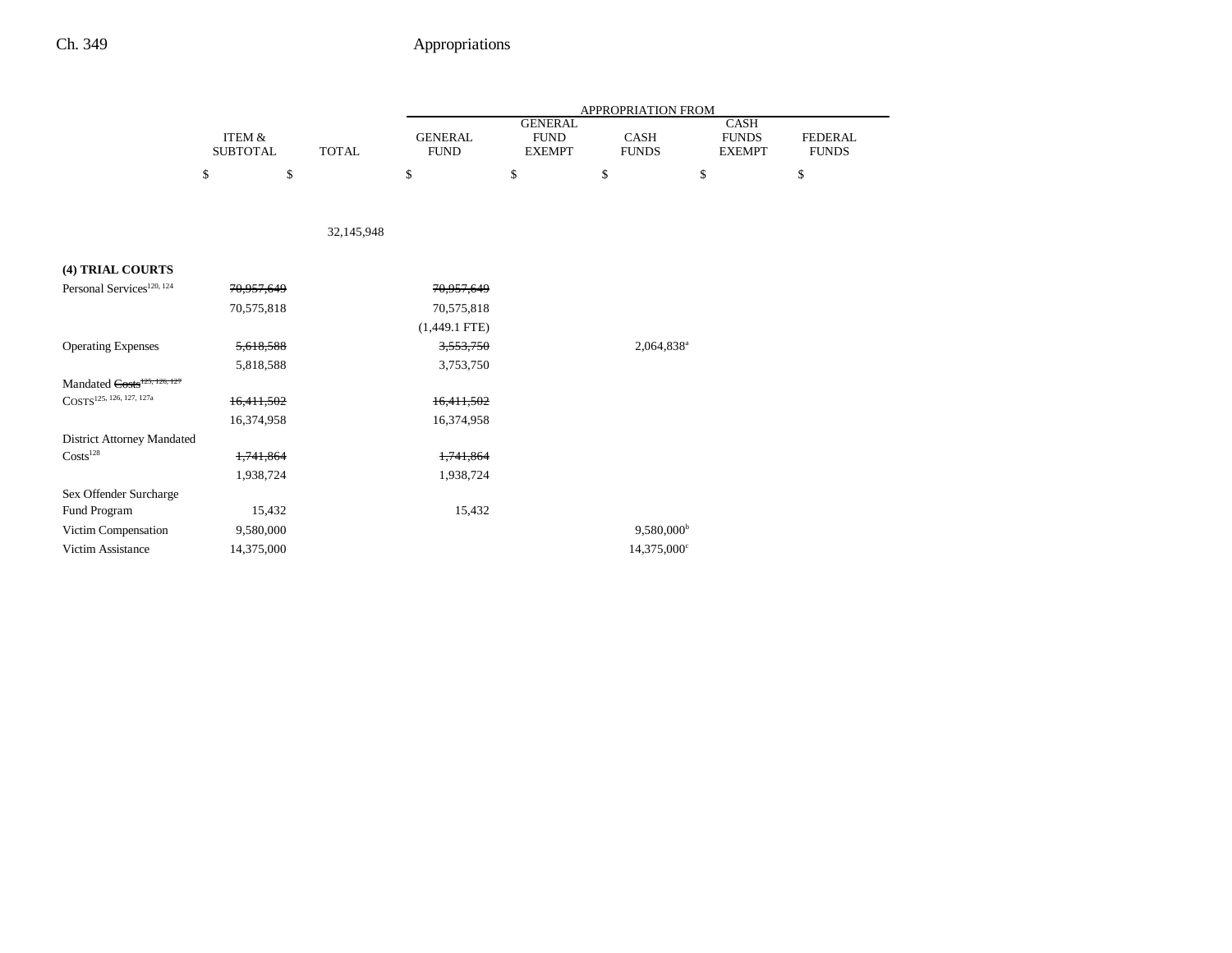| <b>Family Preservation</b> |         |             |                |                |                      |
|----------------------------|---------|-------------|----------------|----------------|----------------------|
| <b>Matching Funds</b>      | 216,882 |             | 48,814         |                | 168,068              |
|                            |         |             | $(0.5$ FTE $)$ |                | $(0.8$ FTE $)$       |
| Federal Funds and Other    |         |             |                |                |                      |
| Grants                     | 398,000 |             |                | $240,000(T)^d$ | 158,000 <sup>e</sup> |
|                            |         |             |                | $(6.0$ FTE)    | $(2.5$ FTE $)^e$     |
|                            |         | 119,314,917 |                |                |                      |
|                            |         | 119,293,402 |                |                |                      |

<sup>a</sup> This amount shall be from various fees and other cost recoveries.

b This amount shall be from the Crime Victim Compensation Funds established in the office of the court administrator of each judicial district pursuant to Section 24-4.1- 117, C.R.S. For purposes of complying with the limitation on state fiscal year spending imposed by Article X, Section 20 of the State Constitution, these moneys are included for informational purposes as they are continuously appropriated by a permanent statute or constitutional provision.

c This amount shall be from the Victims and Witnesses Assistance and Law Enforcement Funds established in the office of the court administrator of each judicial district pursuant to Section 24-4.2-103, C.R.S. For purposes of complying with the limitation on state fiscal year spending imposed by Article X, Section 20 of the State

Constitution, these moneys are included for informational purposes as they are continuously appropriated by a permanent statute or constitutional provision.

d This amount shall be from federal funds appropriated in the Department of Public Safety, Division of Criminal Justice.

e This amount is to help fund the Denver Drug Court, and is shown for informational purposes only.

|                          | (5) PROBATION AND RELATED SERVICES <sup>9, 93, 129, 130</sup> |
|--------------------------|---------------------------------------------------------------|
| <b>Personal Services</b> | 36.289.727                                                    |

| Ch. 349                   |                      | Appropriations |
|---------------------------|----------------------|----------------|
| <b>Operating Expenses</b> | <del>1,531,169</del> | 1,531,169      |
|                           |                      | $(6.0$ FTE)    |
| Female Offender Program   | 348,262              | 348,262        |
|                           |                      | $(725.4$ FTE)  |
|                           | 36,089,727           | 36,089,727     |
| Personal Services         | 36.289.727           | 36,289,727     |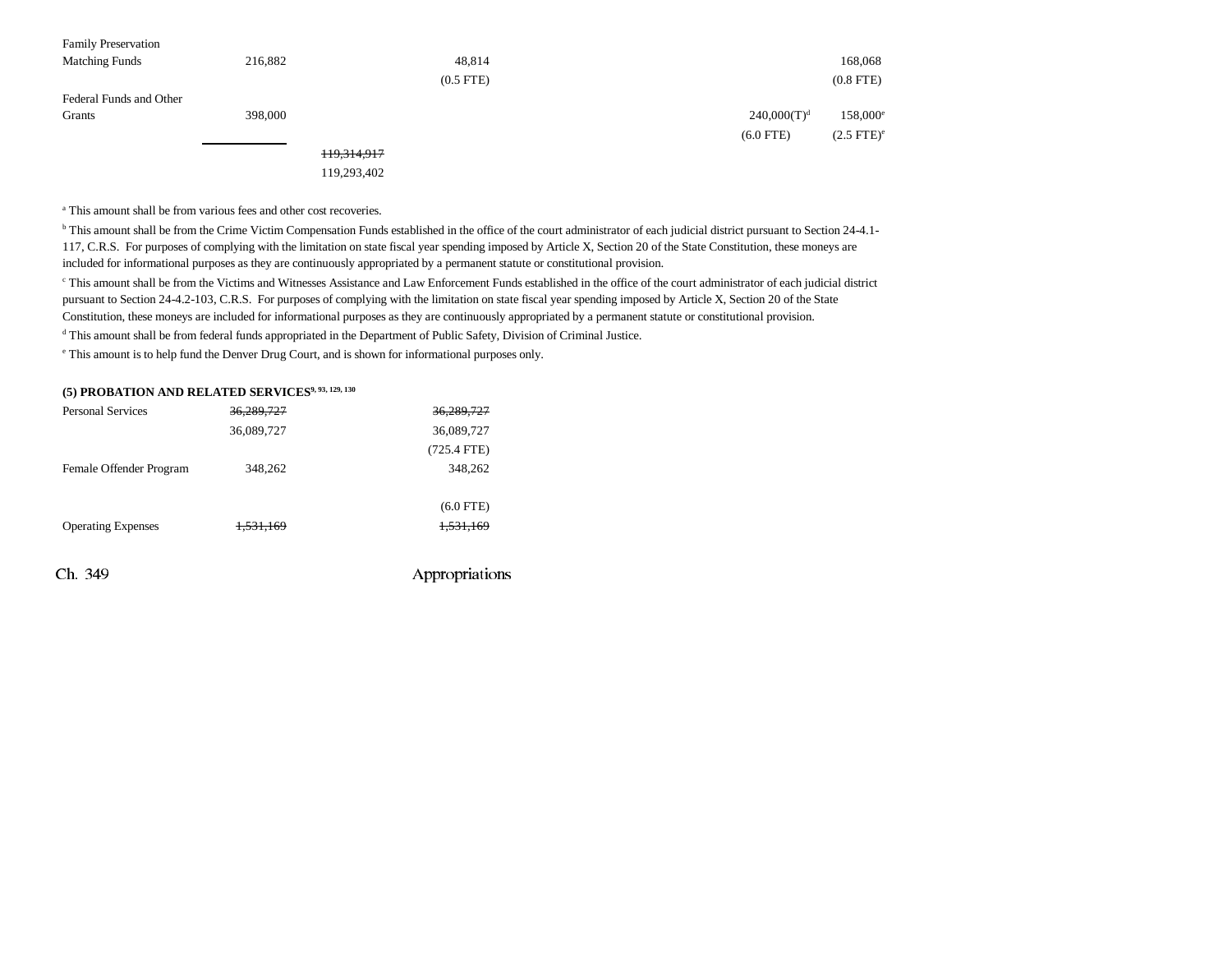|                                                      |                                              | <b>APPROPRIATION FROM</b>     |                                                |                                            |                                              |                                                                                                                                                                                                                       |  |
|------------------------------------------------------|----------------------------------------------|-------------------------------|------------------------------------------------|--------------------------------------------|----------------------------------------------|-----------------------------------------------------------------------------------------------------------------------------------------------------------------------------------------------------------------------|--|
| <b>ITEM &amp;</b><br><b>SUBTOTAL</b><br><b>TOTAL</b> |                                              | <b>GENERAL</b><br><b>FUND</b> | <b>GENERAL</b><br><b>FUND</b><br><b>EXEMPT</b> | <b>CASH</b><br><b>FUNDS</b>                | <b>CASH</b><br><b>FUNDS</b><br><b>EXEMPT</b> | <b>FEDERAL</b><br><b>FUNDS</b>                                                                                                                                                                                        |  |
| \$                                                   |                                              | \$                            | \$                                             | \$                                         | \$                                           | \$                                                                                                                                                                                                                    |  |
|                                                      |                                              |                               |                                                |                                            |                                              |                                                                                                                                                                                                                       |  |
| 1,731,169                                            |                                              |                               |                                                |                                            |                                              |                                                                                                                                                                                                                       |  |
|                                                      |                                              |                               |                                                |                                            |                                              |                                                                                                                                                                                                                       |  |
| 626,303                                              |                                              |                               |                                                |                                            |                                              |                                                                                                                                                                                                                       |  |
| 950,511                                              |                                              |                               |                                                | 800,511 <sup>a</sup>                       |                                              |                                                                                                                                                                                                                       |  |
|                                                      |                                              |                               |                                                |                                            |                                              |                                                                                                                                                                                                                       |  |
| Electronic Monitoring/Drug                           |                                              |                               |                                                |                                            |                                              |                                                                                                                                                                                                                       |  |
|                                                      |                                              |                               |                                                |                                            |                                              |                                                                                                                                                                                                                       |  |
|                                                      |                                              |                               |                                                |                                            |                                              |                                                                                                                                                                                                                       |  |
|                                                      |                                              |                               |                                                |                                            |                                              |                                                                                                                                                                                                                       |  |
|                                                      |                                              |                               |                                                |                                            |                                              |                                                                                                                                                                                                                       |  |
|                                                      |                                              |                               |                                                |                                            |                                              |                                                                                                                                                                                                                       |  |
|                                                      |                                              |                               |                                                |                                            |                                              |                                                                                                                                                                                                                       |  |
|                                                      |                                              |                               |                                                |                                            |                                              |                                                                                                                                                                                                                       |  |
| 842,821                                              |                                              |                               |                                                | 500,000                                    |                                              | 165,000 <sup>h</sup>                                                                                                                                                                                                  |  |
|                                                      |                                              |                               |                                                |                                            |                                              |                                                                                                                                                                                                                       |  |
|                                                      |                                              |                               |                                                | $(8.0$ FTE $)$                             |                                              | $(5.0$ FTE)                                                                                                                                                                                                           |  |
| 2,241,020                                            |                                              |                               |                                                |                                            |                                              |                                                                                                                                                                                                                       |  |
| 2,565,127                                            |                                              |                               |                                                |                                            |                                              |                                                                                                                                                                                                                       |  |
|                                                      | 537,193<br>400,000<br>4,064,951<br>1,397,364 | \$                            |                                                | 1,731,169<br>626,303<br>537,193<br>400,000 | $(70.2$ FTE)<br>$(11.5$ FTE)                 | $150,000(T)^{b}$<br>$(3.0$ FTE)<br>$4,064,951$ <sup>c</sup><br>700,513 <sup>d</sup><br>696,851 <sup>e</sup><br>$(4.0$ FTE)<br>$177,821(T)^8$<br>$677,821(T)^{g}$<br>$(4.3$ FTE)<br>2,241,020(T)<br>$2,565,127(T)^{i}$ |  |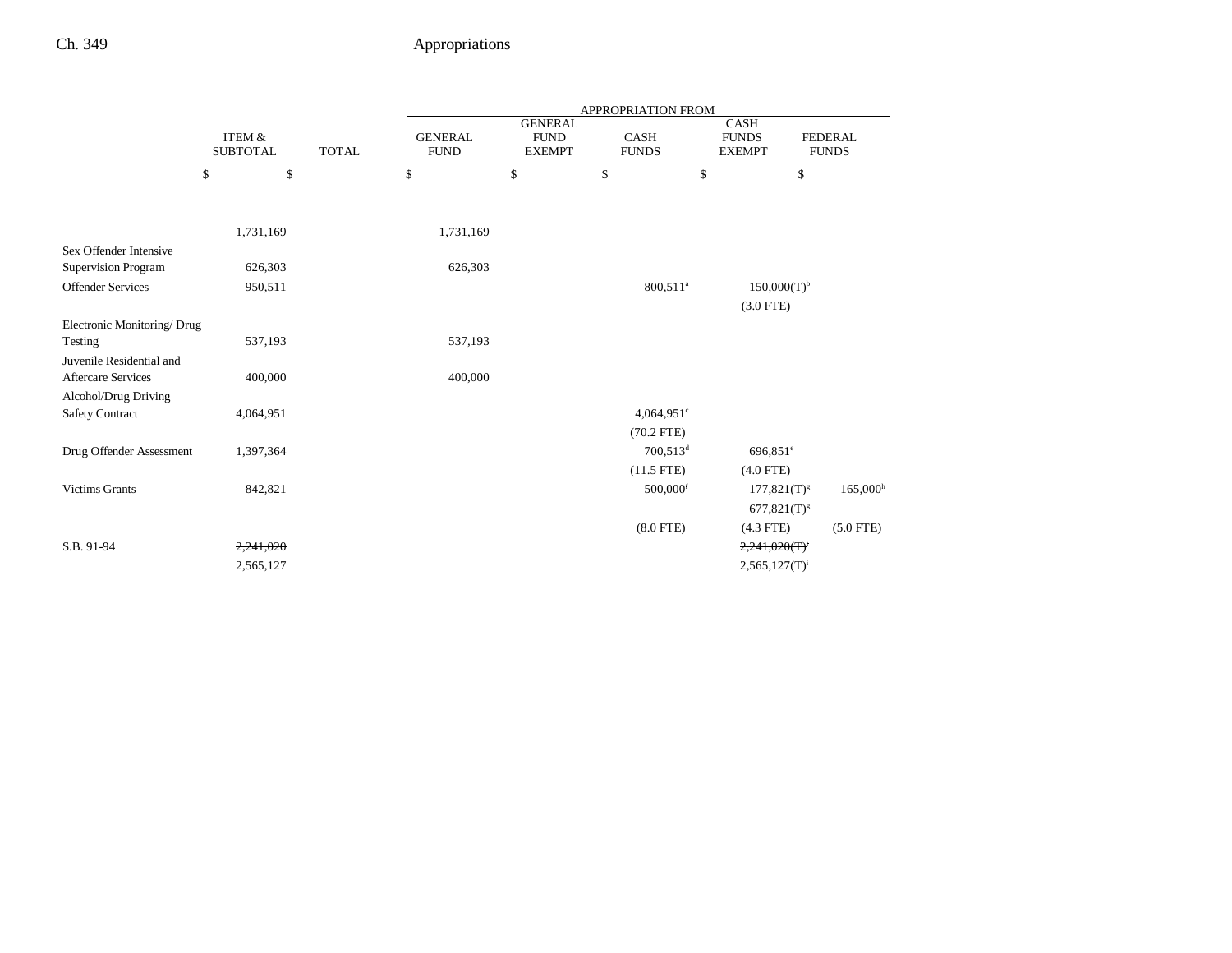|                          |           |            |       |                        | $(46.3 \text{ FFE})$ |               |
|--------------------------|-----------|------------|-------|------------------------|----------------------|---------------|
|                          |           |            |       |                        | $(52.8$ FTE)         |               |
| Sex Offender Assessment  | 209,000   |            |       | 182,364                | $26,636^k$           |               |
| <b>Genetic Testing</b>   | 11,282    |            |       | $11,282^{\rm a}$       |                      |               |
| Violent Offender Genetic |           |            |       |                        |                      |               |
| Testing                  | 2,950     |            | 2,950 |                        |                      |               |
| Federal Funds and Other  |           |            |       |                        |                      |               |
| Grants                   | 3,595,052 |            |       | 50,000                 | $1,932,000(T)^{m}$   | $1,613,052^n$ |
|                          | 3,645,052 |            |       | $100,000$ <sup>1</sup> |                      |               |
|                          |           |            |       | $(2.0$ FTE)            | $(17.8$ FTE)         | $(12.5$ FTE)  |
|                          |           | 53,047,605 |       |                        |                      |               |
|                          |           | 53,421,712 |       |                        |                      |               |

<sup>a</sup> These amounts shall be from the Offender Services Fund pursuant to Section 16-11-214(1), C.R.S.

b This amount shall be from federal funds appropriated in the Department of Public Safety, Division of Criminal Justice.

c This amount shall be from the Alcohol and Drug Driving Safety Program Fund created in Section 42-4-103(10)(d).

<sup>d</sup> This amount shall be from the Drug Offender Surcharge Fund pursuant to Section 18-19-103, C.R.S.

e This amount shall be from reserves in the Drug Offender Surcharge Fund created in Section 18-19-103(4), C.R.S.

f This amount shall be from grants from local Victims and Witnesses Assistance and Law Enforcement (VALE) Boards pursuant to Section 24-4.2-105(2.5)(a)(II), C.R.S.

<sup>g</sup> <del>This-amount</del> Of this amount, \$500,000 shall be from grants from local Victims and Witnesses Assistance and Law Enforcement (VALE) Boards PURSUANT TO SECTION 24-4.2-105 (2.5) (a) (II), C.R.S., AND \$177,821 shall be from state Victims Assistance and Law Enforcement grant funds appropriated in the Department of Public Safety, Division of Criminal Justice.

h This amount is to provide a model for victims services in probation departments, and is shown for informational purposes only.

i This amount shall be from the Department of Human Services, Division of Youth Corrections.

<sup>j</sup> This amount shall be from the Sex Offender Surcharge Fund created in Section 18-21-103(3), C.R.S.

k This amount shall be from reserves in the Sex Offender Surcharge Fund created in Section 18-21-103(3), C.R.S.

l This amount shall be from fees collected pursuant to Section 16-11-701(6), C.R.S., from persons required to perform community or useful public service.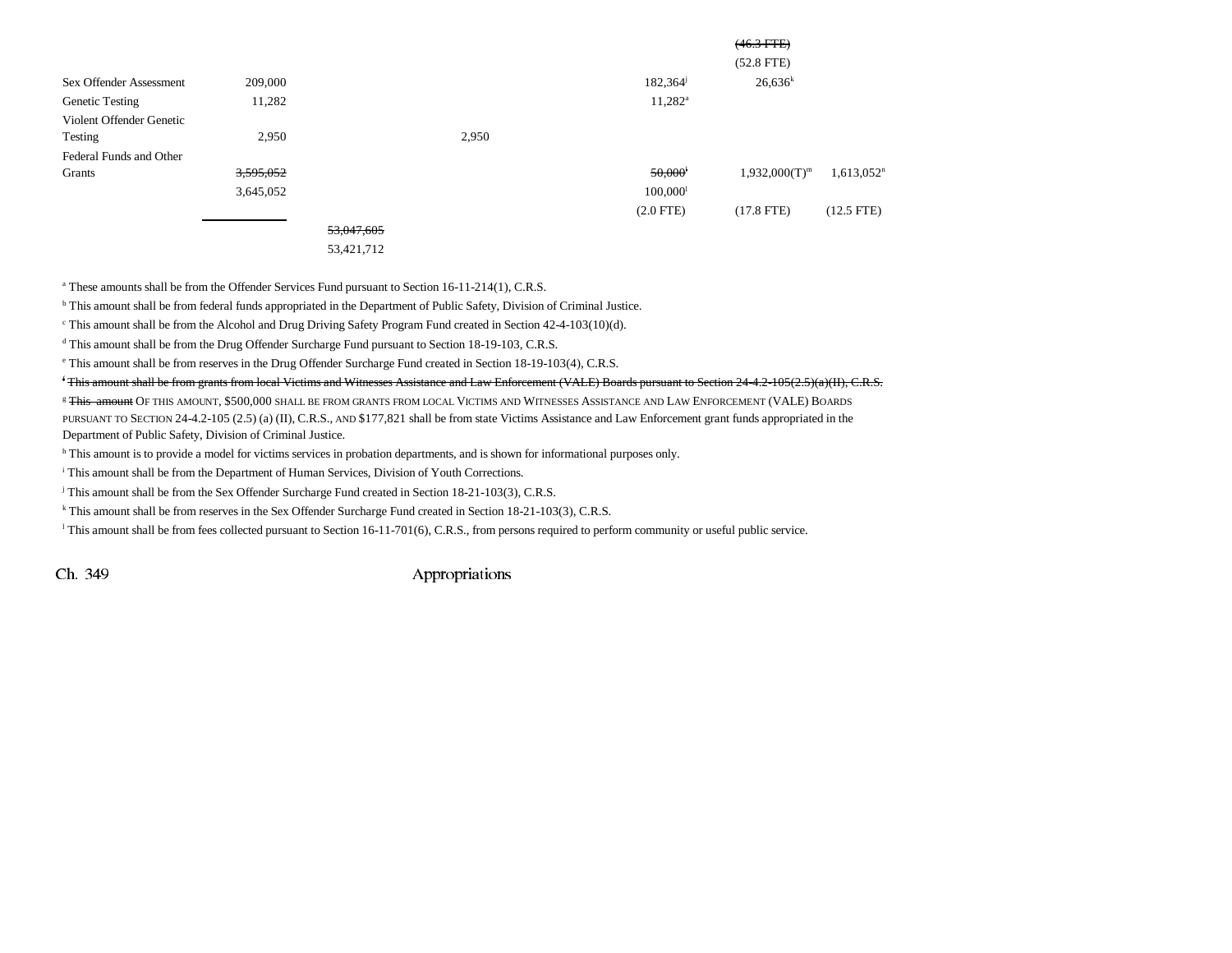|                 |              | <b>APPROPRIATION FROM</b> |               |              |               |              |
|-----------------|--------------|---------------------------|---------------|--------------|---------------|--------------|
|                 |              |                           | GENERAL       |              | CASH          |              |
| ITEM &          |              | <b>GENERAL</b>            | <b>FUND</b>   | CASH         | <b>FUNDS</b>  | FEDERAL      |
| <b>SUBTOTAL</b> | <b>TOTAL</b> | FUND                      | <b>EXEMPT</b> | <b>FUNDS</b> | <b>EXEMPT</b> | <b>FUNDS</b> |
| \$              |              |                           |               |              |               |              |

m Of this amount, \$1,485,000 shall be from federal funds appropriated in the Department of Human Services for juvenile assessment and treatment programs, \$357,000 shall be from federal funds appropriated in the Department of Public Safety, Division of Criminal Justice for Juvenile Accountability Block Grants, \$45,000 shall be from federal funds appropriated in the Department of Public Safety to customize existing case management software for juvenile assessment and treatment programs, \$45,000 shall from federal funds appropriated in the Colorado Department of Education for an adult literacy program.

<sup>n</sup> These funds are for the Juvenile Justice Treatment Network to establish a community assessment center in Denver, the planning of a drug court in the 8<sup>th</sup> district, the enhancement of adjudication in domestic violence cases, and are shown for informational purposes only.

### **(6) PUBLIC DEFENDER131, 132**

| $12.750^{\circ}$ |
|------------------|
|                  |
|                  |
|                  |
|                  |
|                  |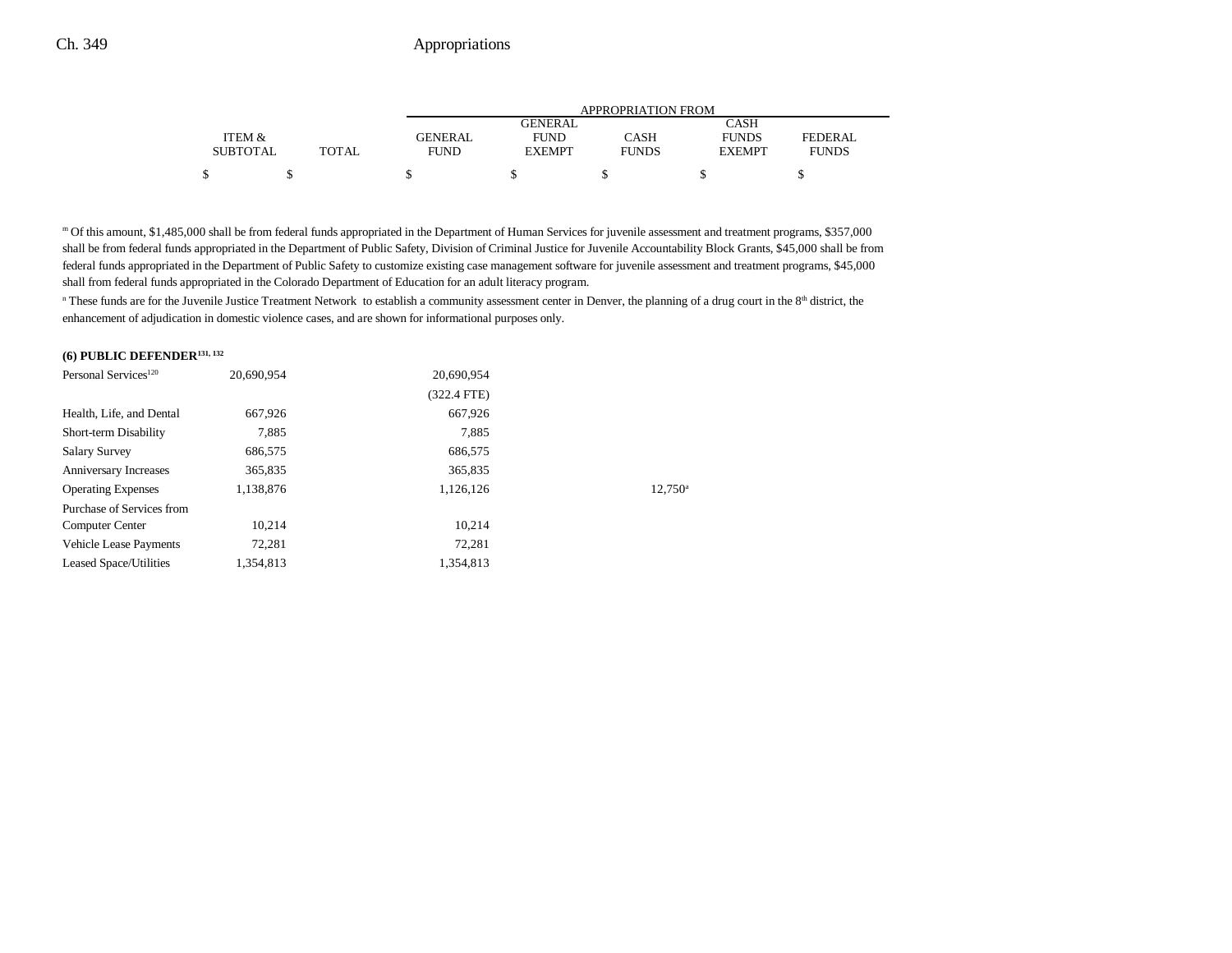| 656,283   |            | 656,283   |
|-----------|------------|-----------|
| 20,000    |            | 20,000    |
| 1,448,393 |            | 1,448,393 |
| 1,473,393 |            | 1,473,393 |
| 112,000   |            | 112,000   |
| 64,896    |            |           |
|           | 27,296,931 |           |
|           | 27,321,931 |           |
|           |            |           |

<sup>a</sup> This amount shall be from training fees.

b This amount shall be from federal funds received by the Department of Public Safety, Division of Criminal Justice.

| (7) ALTERNATE DEFENSE COUNSEL <sup>134, 135</sup> |  |
|---------------------------------------------------|--|
|---------------------------------------------------|--|

| Personal Services <sup>120</sup> | 304,590   | 304.590        |                    |
|----------------------------------|-----------|----------------|--------------------|
|                                  | 314,590   | 314,590        |                    |
|                                  |           | $(3.0$ FTE)    |                    |
| Health, Life, and Dental         | 7,111     | 7,111          |                    |
| Short-term Disability            | 71        | 71             |                    |
| <b>Salary Survey</b>             | 2,672     | 2,672          |                    |
| Anniversary Increases            | 1,168     | 1,168          |                    |
| <b>Operating Expenses</b>        | 25,430    | 22,430         | 3.000 <sup>a</sup> |
| Purchase of Services from        |           |                |                    |
| <b>Computer Center</b>           | 2,000     | 2,000          |                    |
| <b>Leased Space</b>              | 16,200    | 16,200         |                    |
| <b>Conflict of Interest</b>      |           |                |                    |
| Contracts <sup>136</sup>         | 9,190,232 | 9,190,232      |                    |
|                                  | 9,397,732 | 9,397,732      |                    |
| Ch. 349                          |           | Appropriations |                    |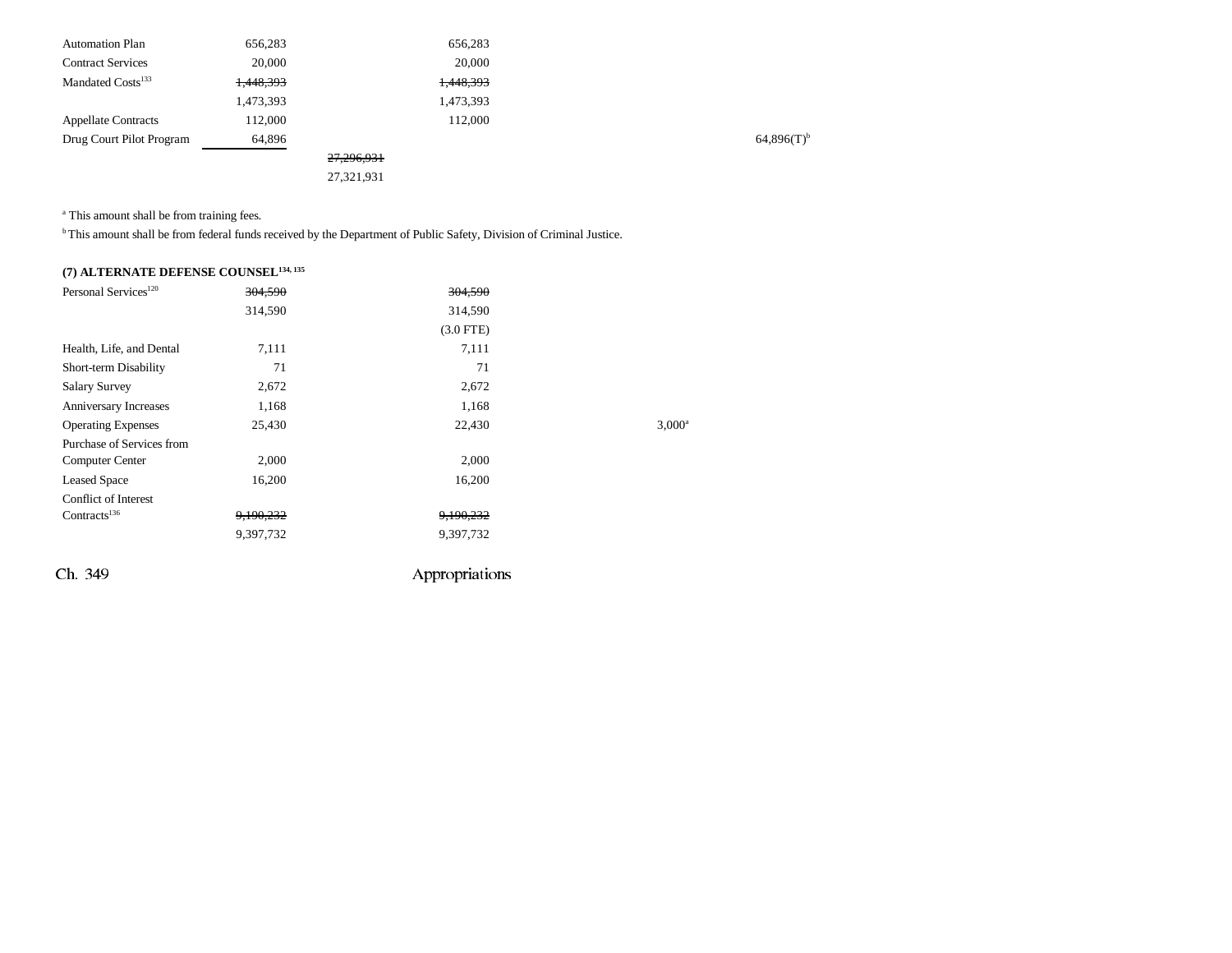|                                                          |                           |               |                               |                                                | APPROPRIATION FROM          |                                              |                                |
|----------------------------------------------------------|---------------------------|---------------|-------------------------------|------------------------------------------------|-----------------------------|----------------------------------------------|--------------------------------|
|                                                          | ITEM &<br><b>SUBTOTAL</b> | <b>TOTAL</b>  | <b>GENERAL</b><br><b>FUND</b> | <b>GENERAL</b><br><b>FUND</b><br><b>EXEMPT</b> | <b>CASH</b><br><b>FUNDS</b> | <b>CASH</b><br><b>FUNDS</b><br><b>EXEMPT</b> | <b>FEDERAL</b><br><b>FUNDS</b> |
|                                                          | \$                        | \$            | \$                            | \$                                             | \$                          | \$                                           | \$                             |
|                                                          |                           |               |                               |                                                |                             |                                              |                                |
| Mandated Costs <sup>137</sup><br><b>COMPUTER BILLING</b> | 1,133,964                 |               | 1,133,964                     |                                                |                             |                                              |                                |
| PROJECT                                                  | 18,900                    |               | 18,900                        |                                                |                             |                                              |                                |
|                                                          |                           | 10,683,438    |                               |                                                |                             |                                              |                                |
|                                                          |                           | 10,919,838    |                               |                                                |                             |                                              |                                |
| <sup>a</sup> This amount shall be from training fees.    |                           |               |                               |                                                |                             |                                              |                                |
| <b>TOTALS PART VIII</b>                                  |                           |               |                               |                                                |                             |                                              |                                |
| $({\bf JUDICIAL})^{5,6,138}$                             |                           | \$254,663,358 | \$205,523,139                 |                                                | \$40,737,764                | \$6,213,335"                                 | \$2,189,120                    |
|                                                          |                           | \$255,480,470 | \$205,896,230                 |                                                | \$39,926,445                | $$7,468,675$ <sup>a</sup>                    |                                |

<sup>a</sup> Of this amount, \$5,094,848 \$6,350,188 contains a (T) notation.

**FOOTNOTES** -- The following statements are referenced to the numbered footnotes throughout section 2.

5 (Governor lined through this provision. See L. 2000, p. 2752.)

6 All Departments, Totals -- The General Assembly requests that copies of all reports requested in other footnotes contained in this act be delivered to the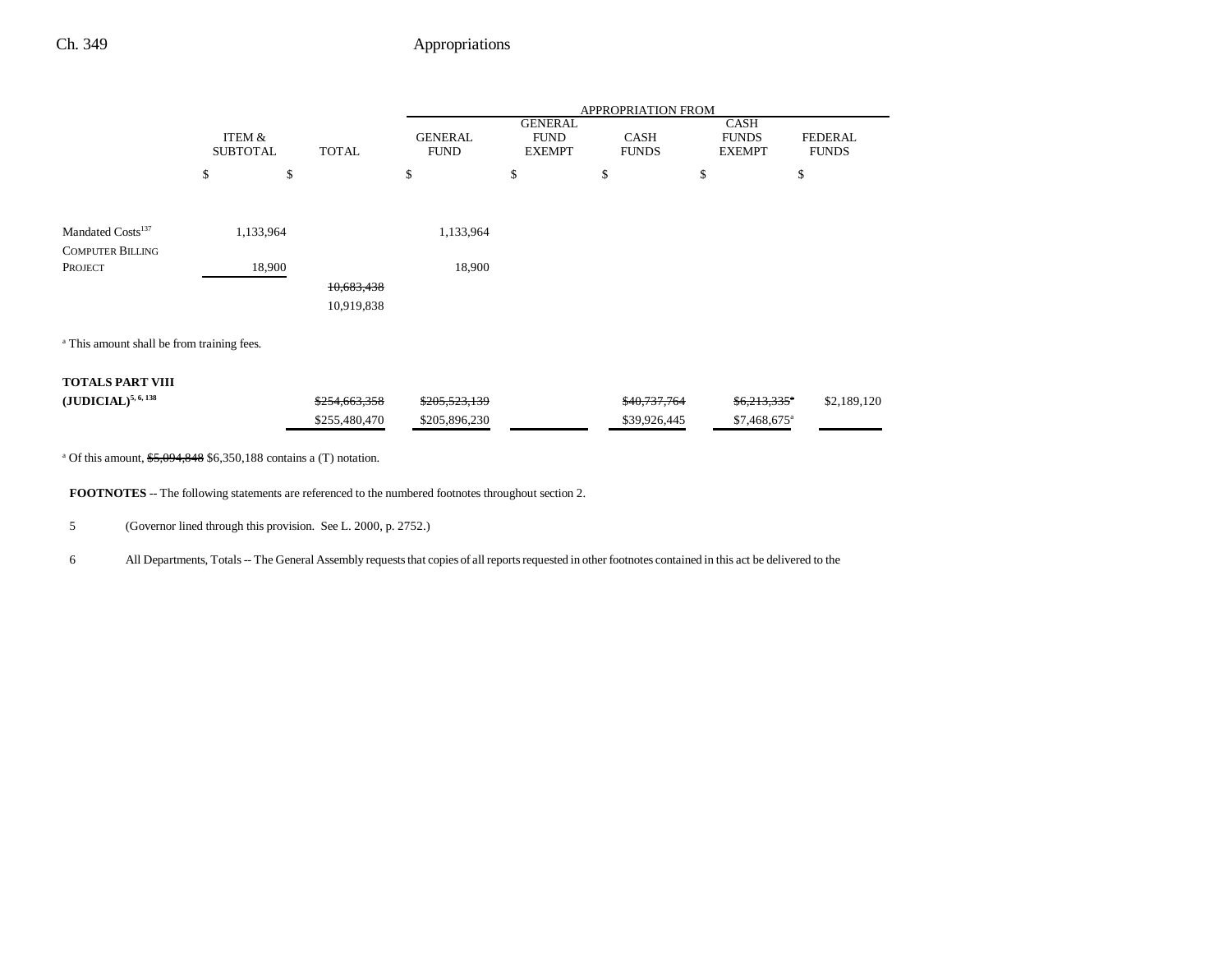Joint Budget Committee and the majority and minority leadership in each house of the General Assembly. Each principal department of the state shall produce its rules in an electronic format that is suitable for public access through electronic means. Such rules in such format shall be submitted to the Office of Legislative Legal Services for publishing on the Internet. It is the intent of the General Assembly that this be done within existing resources.

- 9 Department of Corrections, Management, Executive Director's Office Subprogram; Department of Human Services, Division of Youth Corrections, and Health and Rehabilitation Services, Alcohol and Drug Abuse Division; Judicial Department, Probation and Related Services; Department of Public Safety, Division of Criminal Justice; Department of Revenue, Motor Vehicle Division; and Department of Transportation, Office of Transportation Safety -- It is the intent of the General Assembly that state agencies involved in multi-agency programs requiring separate appropriations to each agency designate one lead agency to be responsible for submitting a comprehensive annual budget request for such programs to the Joint Budget Committee. Each agency must still submit its portion of such request with its own budget document. This applies to requests for appropriation from the Drug Offender Surcharge Fund, the Sex Offender Surcharge Fund, the Persistent Drunk Driver Cash Fund, and the Alcohol and Drug Driving Safety Fund, among other programs.
- 16 Department of Corrections, Support Services, Information Systems Subprogram; Department of Human Services, Office of Information Technology Services; and Division of Youth Corrections; Judicial Department, Courts Administration, Integrated Information Services; Department of Public Safety, Executive Director's Office, Colorado Integrated Criminal Justice Information System (CICJIS); and Colorado Bureau of Investigation, Colorado Crime Information Center (CCIC), -- The Department of Corrections, the Department of Human Services, the Judicial Department, the Department of Public Safety and the Colorado District Attorney's Council are requested to develop a plan for consistent policies among all of the agencies for providing public access to criminal history information. The plan should address, but should not be limited to: (1) the pros and cons of bulk distributions of electronic criminal history data to private companies; (2) an update on the success of the Internet access to criminal records initiative; and (3) a uniform fee schedule for providing criminal history information to the public that will be applied in a consistent manner by each of the justice agencies and that will include recovery of a reasonable portion of the costs associated with building and maintaining the information systems of the justice agencies pursuant to Section 24-72-205(4), C.R.S. The Department of Public Safety is requested to coordinate a report from the said agencies to the Joint Budget Committee and the Judiciary Committees of the Senate and House of Representatives by October 1, 2000, summarizing the public access plan and proposing any legislative changes that may be needed to implement the plan.
- 93 Department of Human Services, Division of Youth Corrections, Juvenile Boot Camp; Judicial Department, Probation and Related Services -- It is the intent of the General Assembly that the Division of Youth Corrections and Probation Services jointly identify effective sentencing options as alternatives to a juvenile boot camp. The Departments are requested to submit to the Joint Budget Committee a joint report outlining their findings and recommendations by November 1, 2000.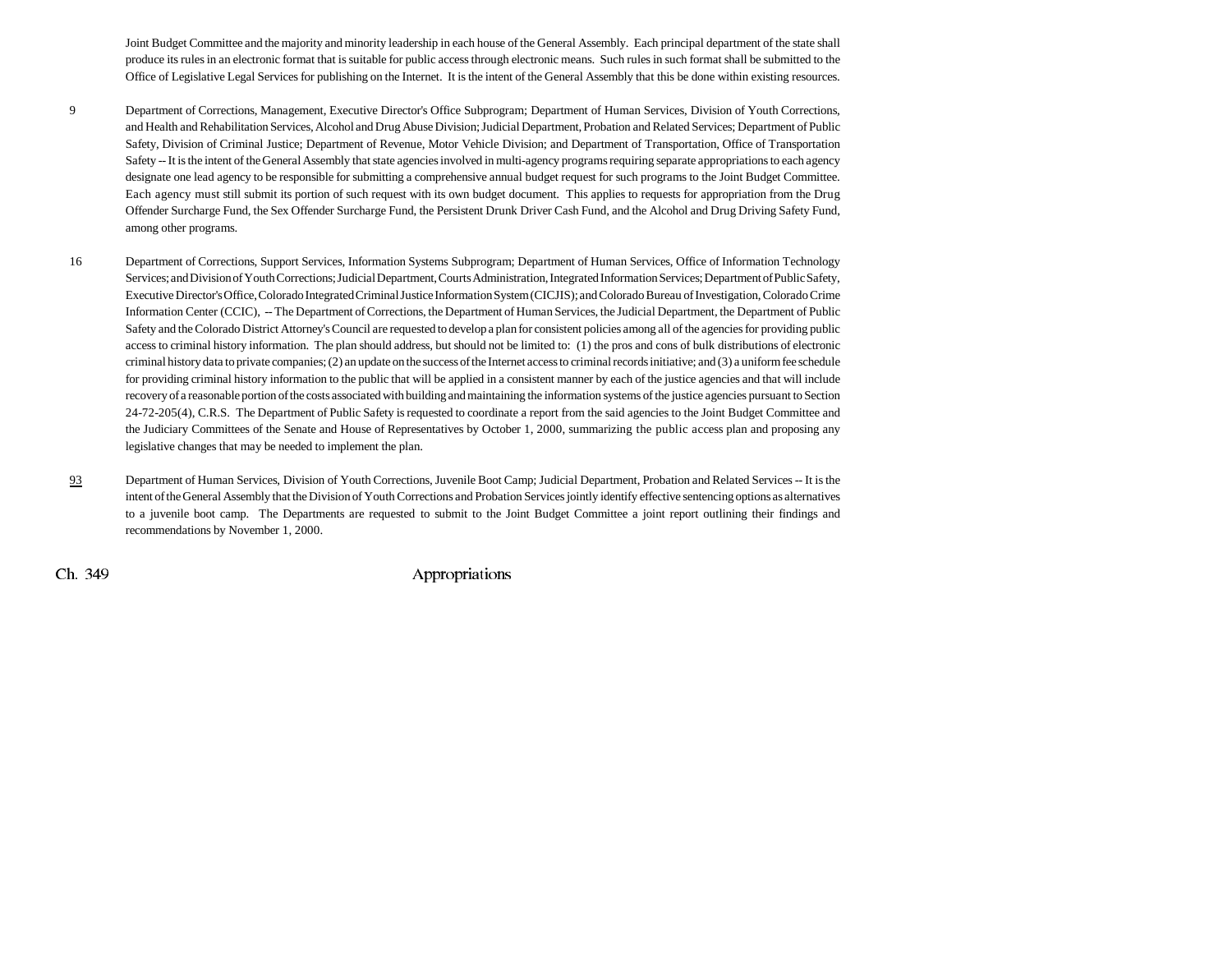|                 |       | APPROPRIATION FROM |                |              |               |              |
|-----------------|-------|--------------------|----------------|--------------|---------------|--------------|
|                 |       |                    | <b>GENERAL</b> |              | CASH          |              |
| ITEM &          |       | GENERAL            | <b>FUND</b>    | CASH         | <b>FUNDS</b>  | FEDERAL      |
| <b>SUBTOTAL</b> | TOTAL | <b>FUND</b>        | <b>EXEMPT</b>  | <b>FUNDS</b> | <b>EXEMPT</b> | <b>FUNDS</b> |
| \$              |       |                    |                |              |               |              |

120

 Judicial Department, Supreme Court, Personal Services; Court of Appeals, Personal Services; Trial Courts, Personal Services; Public Defender, Personal Services; Alternate Defense Counsel, Personal Services -- In accordance with Section 13-30-104 (3), C.R.S., funding is provided for a one-year increase in judicial compensation, as follows:

|                                   | <b>Current Salary</b> | Increase | FY 2000-01<br>Salary |
|-----------------------------------|-----------------------|----------|----------------------|
| Chief Justice, Supreme Court      | 97.590                | 4,896    | 102.486              |
| Associate Justice, Supreme Court  | 95,090                | 4,896    | 99.986               |
| Chief Judge, Court of Appeals     | 93,090                | 4,896    | 97.986               |
| Associate Judge, Court of Appeals | 90.590                | 4.896    | 95.486               |
| District Court Judge              | 86,090                | 4,896    | 90.986               |
| County Court Judge                | 81.590                | 4.896    | 86.486               |
|                                   |                       |          |                      |

Subject to the availability of funds, it is the intent of the General Assembly to link judges' annual salaries to those of administrative law judge III's. Subject to the availability of funds, over three years, county court judges' salaries will be increased to match those of administrative law judge III's, and district court and appellate judges salaries shall rise by that amount as well. It also is the intent of the General Assembly that all judges will receive increases based upon those received by administrative law judge III'S which are in turn based upon the average salary survey percentage increase for employees in the state personnel system. In addition, funding is provided to maintain the salary of the Public Defender at the level of an associate judge of the Court Appeals, and to maintain the salary of the Alternate Defense Counsel at the level of a district court judge.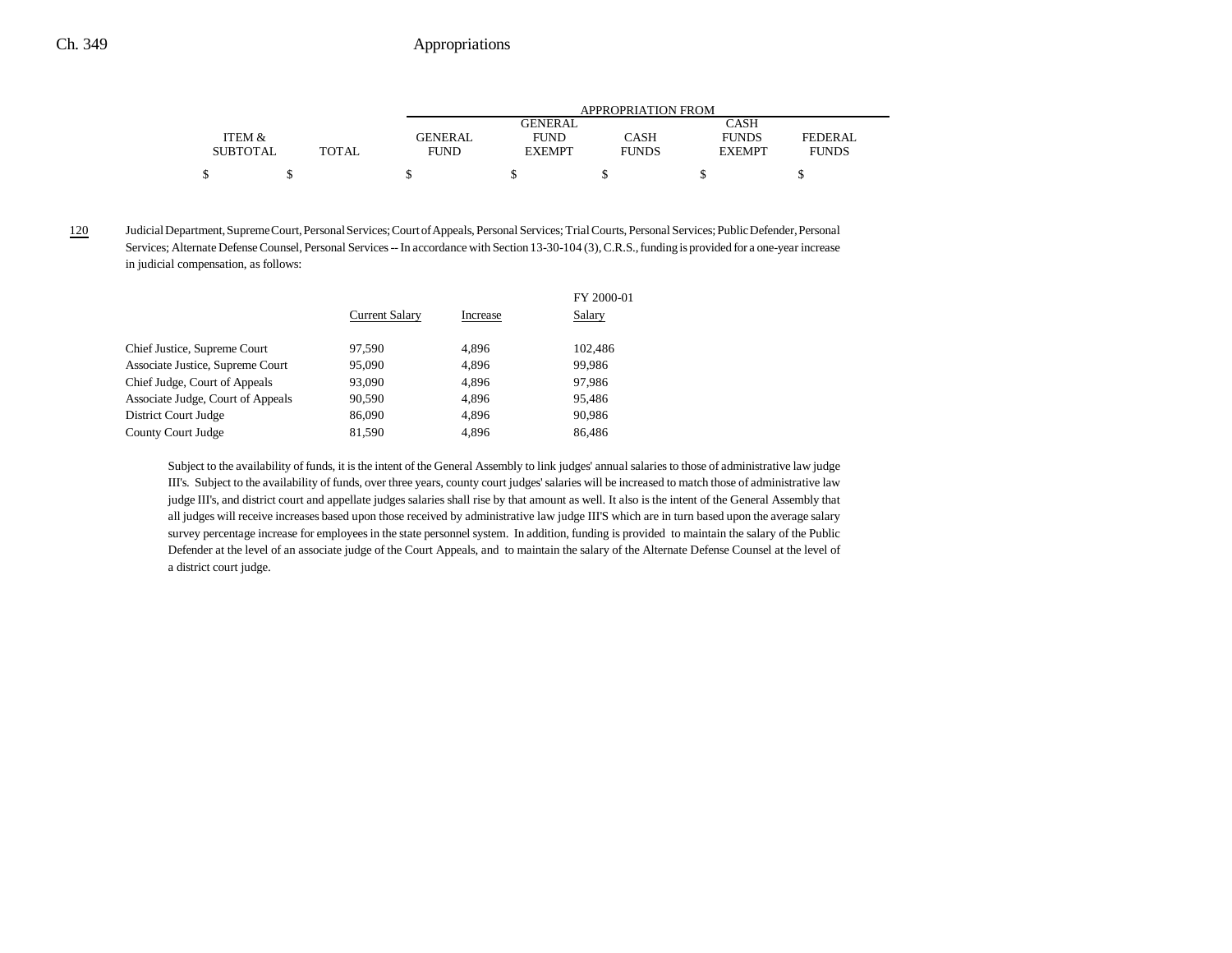- 121 Judicial Department, Courts Administration, Administration, County Courthouse Furnishings -- These funds shall be used to provide furnishings for those county projects involving remodeling and renovations of existing courthouses and those projects involving the construction of new county courthouses. These funds shall not be used for the purposes of providing capital outlay for the regular replacement and modernization of Judicial Department equipment and furnishings. The Department shall, as its first option, purchase such furnishings from the Department of Corrections, Correctional Industries, unless Correctional Industries can not provide furnishings of similar quality in a timely manner at a lower price than other vendors. The Judicial Department is requested to submit to the Joint Budget Committee, on or before each November 1, a long-range plan that outlines, on a priority basis, the county courthouse furnishings needs of each court, by county, for the next five years.
- 122 Judicial Department, Courts Administration, Administration, County Courthouse Furnishings -- The Office of the State Court Administrator shall, together with each district administrator and appropriate county officials, generate a way of keeping the number of courthouse furnishing projects funded each year at a steady number, and the appropriation at a steady level. The Judiciary is requested to provide a report on their suggestions to the Joint Budget Committee as part of its budget submission for FY 2001-02.
- 123 Judicial Department, Courts Administration, Integrated Information Services -- Given the state's substantial investment in information technology for the Judicial Department in recent years, which was based in part on representations that such investment would produce savings in the funding required by the Department to carry out its core functions, the General Assembly expects that the Department will place a high priority on applying its information technology resources to improving the efficiency of existing core functions and achieving cost savings, and a lower priority on expanding functions or capabilities.
- 124 Judicial Department, Trial Courts, Personal Services **--** As part of its budget request for FY 2002-03, the Judiciary is requested to report on how the weighted case numbers for domestic relations are affected by the use of domestic relations case managers.
- 125 Judicial Department, Trial Courts, Mandated Costs -- The purpose of this appropriation is to provide for the payment of costs incurred by the state in specific cases to ensure that the parties have appropriate access to legal representation in the state's court system, to the extent that such costs are required by state or federal constitutional provisions or state statute and to the extent that funding for such costs is not otherwise provided for in this act. Such costs are limited to the costs of court-appointed counsel, court costs, and jury costs. The State Court Administrator, with the approval of the Chief Justice, may issue guidelines to clarify the expenditures properly payable from this line item and to establish procedures for the processing of payments. The Chief Justice is requested to develop and implement policies and procedures to control expenditures from this line item.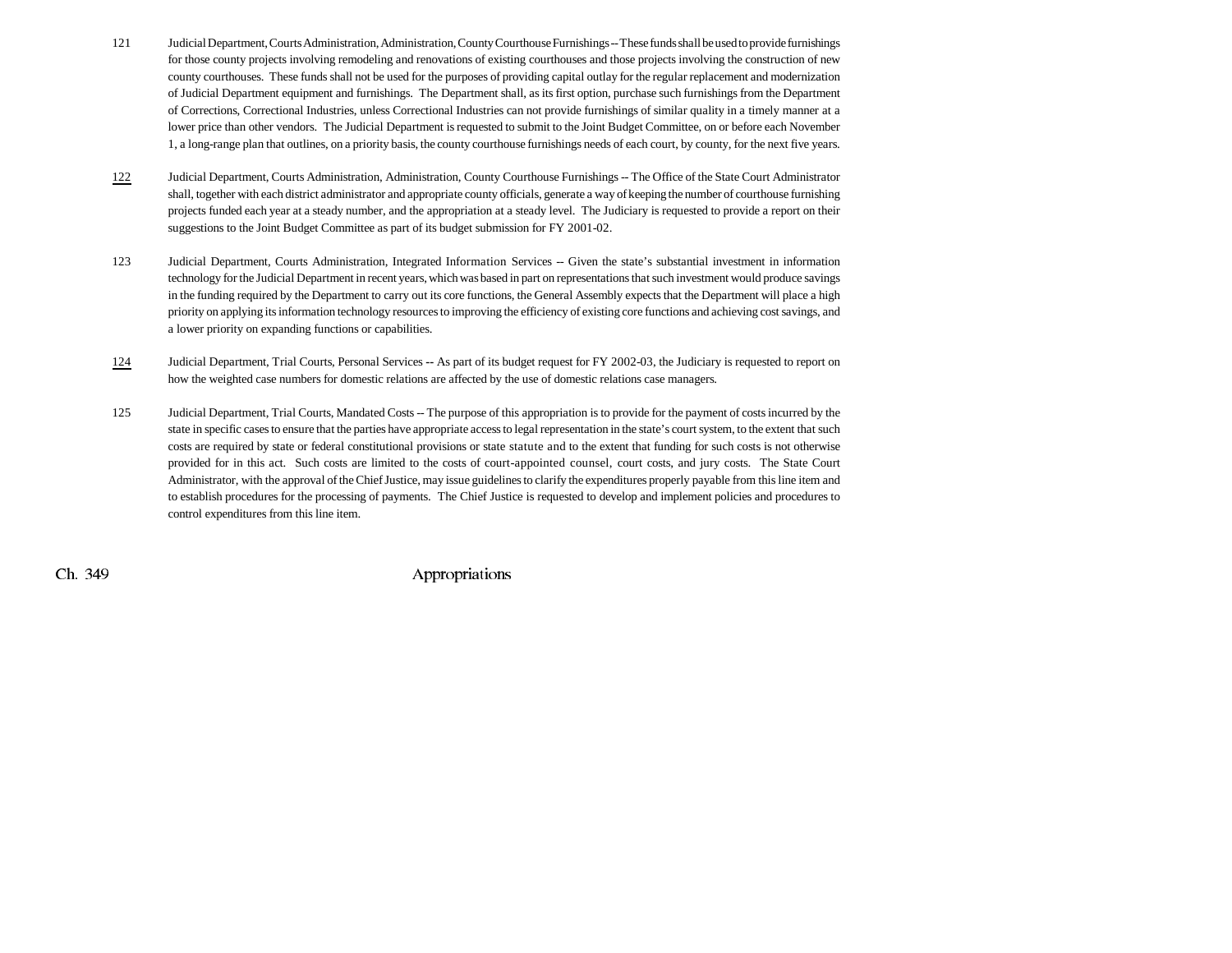|                 |       |                | APPROPRIATION FROM |              |               |              |  |
|-----------------|-------|----------------|--------------------|--------------|---------------|--------------|--|
|                 |       |                | GENERAL            |              | CASH          |              |  |
| ITEM &          |       | <b>GENERAL</b> | <b>FUND</b>        | CASH         | <b>FUNDS</b>  | FEDERAL      |  |
| <b>SUBTOTAL</b> | TOTAL | <b>FUND</b>    | <b>EXEMPT</b>      | <b>FUNDS</b> | <b>EXEMPT</b> | <b>FUNDS</b> |  |
|                 |       |                |                    |              |               |              |  |

- 126 Judicial Department, Trial Courts, Mandated Costs -- The Department is requested to report all court-related costs associated with death penalty cases as part of the Department's annual budget request.
- 127 Judicial Department, Trial Courts, Mandated Costs -- The Department is requested to pilot alternative methods of providing guardian ad litem services in dependency and neglect cases and to report to the Joint Budget Committee on the progress of such pilots in the Department's annual budget request.
- 127a JUDICIAL DEPARTMENT,TRIAL COURTS,MANDATED COSTS --THIS AMOUNT SHALL BE USED FOR MANDATED COSTS AND ASSOCIATED GUARDIAN AD-LITEM PILOT PROJECTS, INCLUDING LEASED SPACE ASSOCIATED WITH SUCH PROJECTS, NOTWITHSTANDING THE PROVISIONS OUTLINED IN HEAD NOTE NUMBER 7 WITH REGARD TO LEASED SPACE.
- 128 Judicial Department, Trial Courts, District Attorney Mandated Costs **--** District Attorneys in each judicial district shall be responsible for allocations made by the oversight committee created under footnote 133 of the FY 1999-00 Long Bill. Any increases in this line item shall be requested and justified in writing by district attorney representatives, rather than the Judicial Department, through the regular appropriation and supplemental appropriation processes. As part of its annual budget request, the Judiciary is requested to include a report by the District Attorneys on their mandated costs expenditures, and their efforts to control them.
- 129 Judicial Department, Probation and Related Services -- The Judicial Department is requested to provide by November 1 of each year a report on pre-release rates of recidivism and unsuccessful terminations and post-release recidivism rates among offenders in all segments of the probation population, including adult and juvenile intensive supervision, adult and juvenile minimum, medium, and maximum supervision, the female offender program, and the specialized drug offender program. The department is requested to include information about the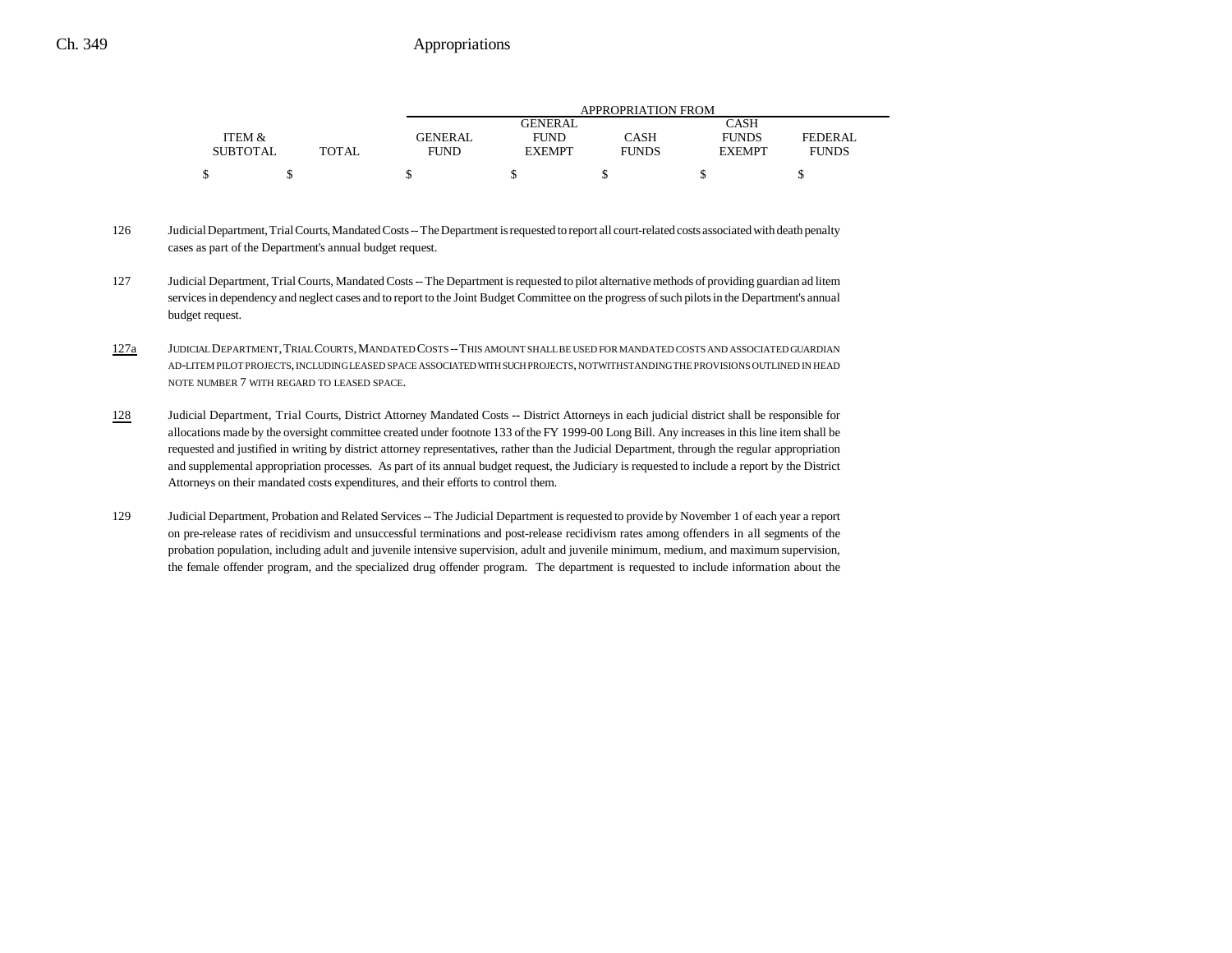disposition of pre-release failures and post-release recidivists, including how many offenders are incarcerated (in different kinds of facilities) and how many return to probation as the result of violations.

- 130 Judicial Department, Probation and Related Services -- The Judicial Department is requested to submit its annual budget request for the Probation Division in a format that explicitly identifies personal services and operating expenses associated with each of the following programs: Regular adult supervision; regular juvenile supervision; adult intensive supervision; juvenile intensive supervision; the female offender program; and drug offender assessments.
- 131 Judicial Department, Public Defender -- In addition to the transfer authority provided in Section 24-75-110, C.R.S., up to 2.5 percent of the total Public Defender appropriation may be transferred between line items in the Public Defender's Office.
- 132 Judicial Department, Public Defender -- The Public Defender shall provided a report on the number of hours, dollars, and FTE utilized by the office in death penalty cases during the most recently completed fiscal year. In addition, the report shall include the number of motions filed by the office and the number of motions responded to by the office in death penalty cases during the fiscal year. This report should be submitted as part of the Public Defender's annual budget request.
- 133 Judicial Department, Public Defender, Mandated Costs -- As part of its annual budget request, the State Public Defender is requested to report on its mandated cost expenditures, and efforts to control them.
- 134 Judicial Department, Alternate Defense Counsel -- In addition to the transfer authority provided in Section 24-75-110, C.R.S., up to 1.5 percent of the total Alternate Defense Counsel appropriation may be transferred between line items in the Alternate Defense Counsel's Office.
- 135 Judicial Department, Alternate Defense Counsel -- The Alternate Defense Counsel shall provide a report to the General Assembly on the number of hours, dollars, and contract FTE utilized by the office in death penalty cases during the most recently completed fiscal year. In addition, the report shall include the number of motions filed by the office and the number of motions responded to by the office in death penalty cases during the fiscal year. This report should be submitted as part of the Alternate Defense Counsel's annual budget request.
- 136 Judicial Department, Alternate Defense Counsel, Conflict of Interest Contracts -- By August 1, 2000, the Alternate Defense Counsel is requested to provide the Joint Budget Committee with a report outlining the steps it will take to make its budget request for this line more accurate, including how it will estimate its caseload, how it will use that estimation to generate a budget, and how it will revise its billing practices to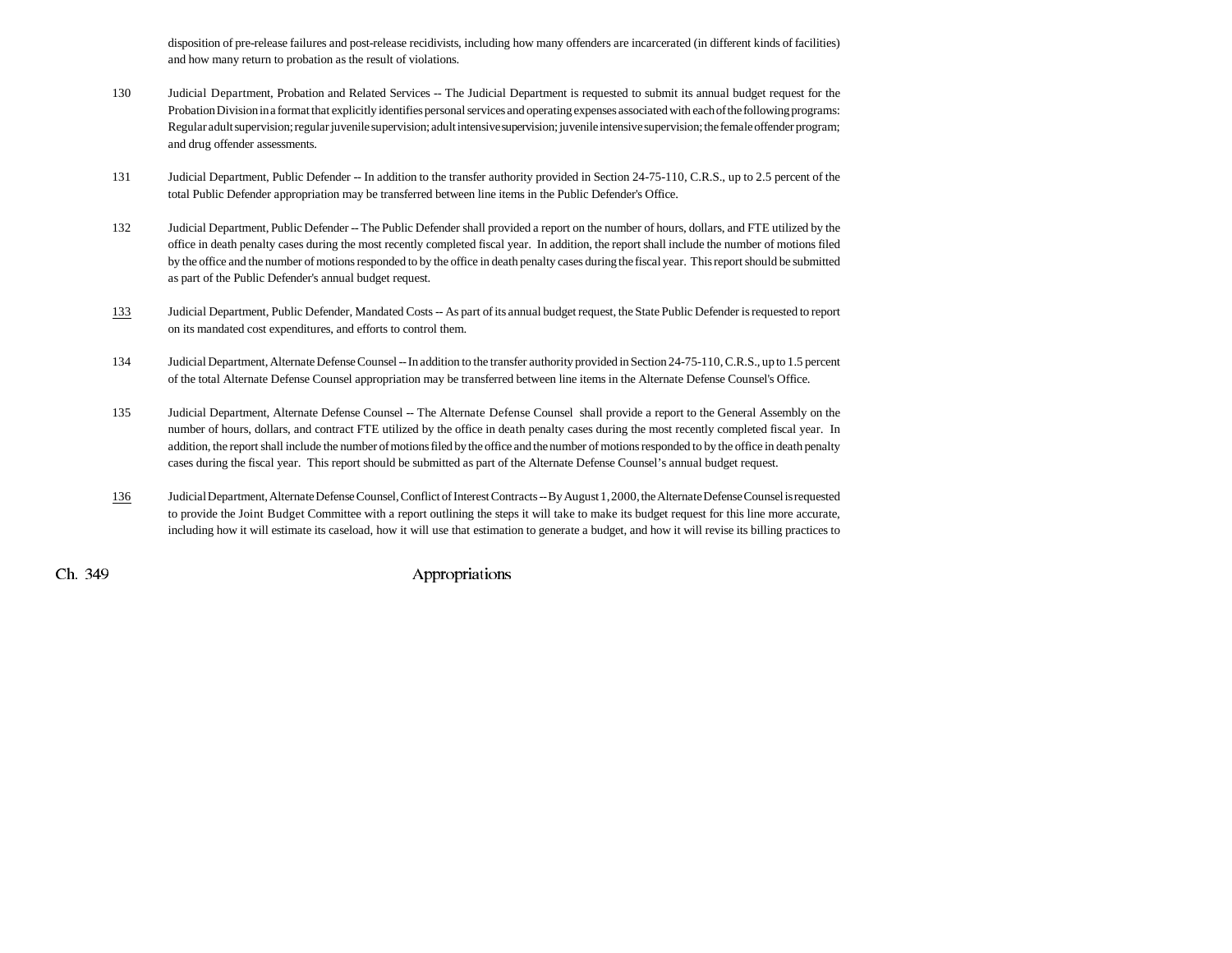|                 |       |                | APPROPRIATION FROM |              |               |                |  |
|-----------------|-------|----------------|--------------------|--------------|---------------|----------------|--|
|                 |       |                | <b>GENERAL</b>     |              | CASH          |                |  |
| ITEM &          |       | <b>GENERAL</b> | <b>FUND</b>        | CASH         | <b>FUNDS</b>  | <b>FEDERAL</b> |  |
| <b>SUBTOTAL</b> | TOTAL | <b>FUND</b>    | <b>EXEMPT</b>      | <b>FUNDS</b> | <b>EXEMPT</b> | <b>FUNDS</b>   |  |
|                 |       |                |                    |              |               |                |  |

be sure that all work done in a fiscal year is paid for with that year's appropriation.

- 137 Judicial Department, Alternate Defense Counsel, Mandated Costs -- As part of its annual budget request, the Alternate Defense Counsel is requested to report on its mandated cost expenditures, and its efforts to control them.
- 138 Judicial Department, Totals -- The Judicial Department is requested to provide, by February 1 of each fiscal year, a report to the Joint Budget Committee on any proposed fee increases in any program or division funded from an appropriation to the Judicial Department.

**SECTION 2.** Part VIII (3)(A) and (7) and the affected totals of section 2 of chapter 364, Session Laws of Colorado 1999, as amended by section 1 of chapter 399, Session Laws of Colorado 2000, as further amended by section 10 of chapter 413, Session Laws of Colorado 2000, are amended to read:

Section 2. **Appropriation.**

### **PART VIII JUDICIAL DEPARTMENT**

| (3) COURTS ADMINISTRATION |           |           |  |  |
|---------------------------|-----------|-----------|--|--|
| (A) Administration        |           |           |  |  |
| <b>Personal Services</b>  | 2.337.645 | 2.337.645 |  |  |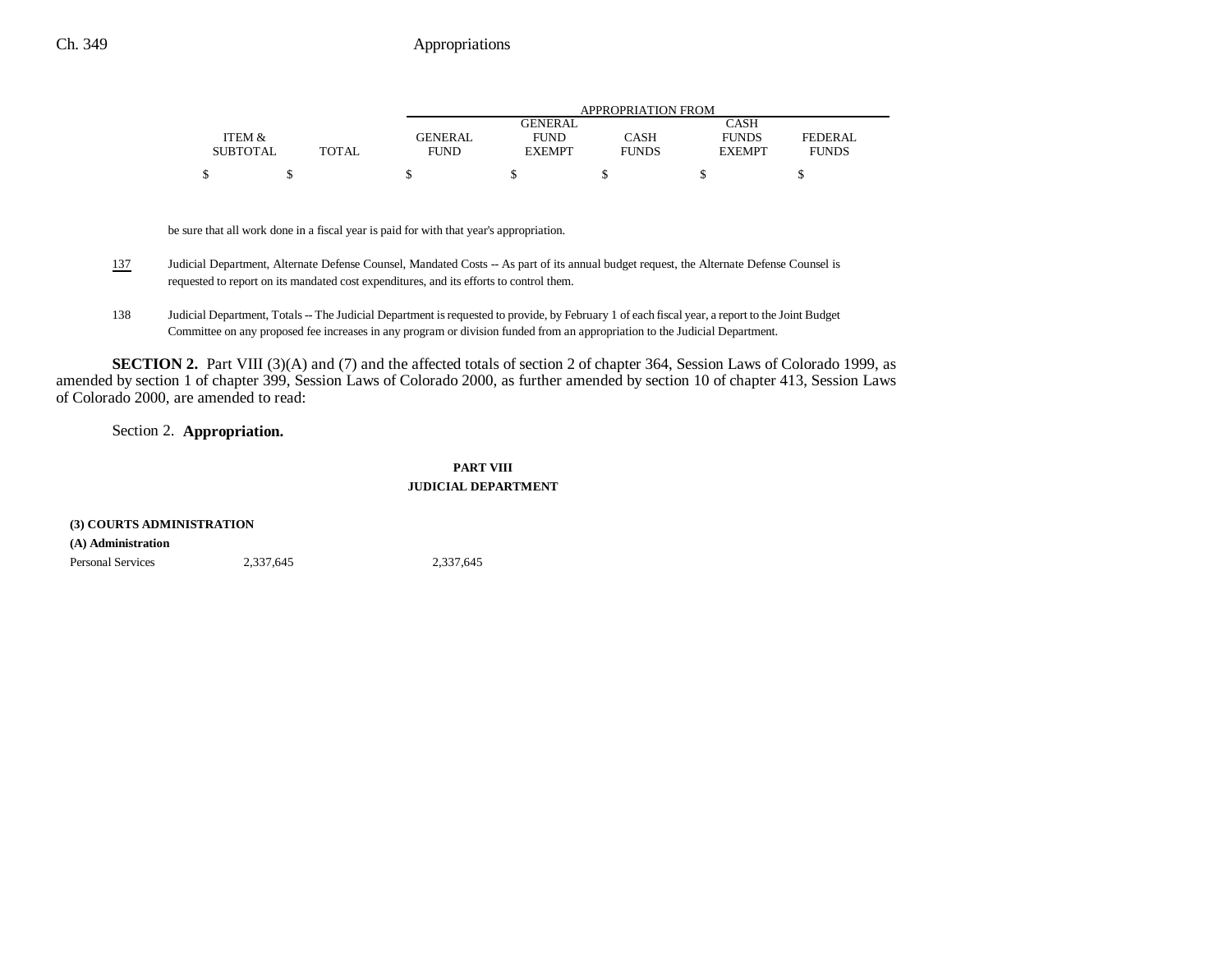|                                                    |                      | $(40.5$ FTE)         |           |
|----------------------------------------------------|----------------------|----------------------|-----------|
| <b>Operating Expenses</b>                          | 221,258              | 221,258              |           |
| County Courthouse                                  |                      |                      |           |
| Furnishings <sup>128</sup>                         | 2,939,236            | 2,939,236            |           |
|                                                    | 2,828,580            | 2,828,580            |           |
|                                                    | 5,498,139            |                      |           |
|                                                    | 5,387,483            |                      |           |
|                                                    |                      | 29.202.452           |           |
|                                                    |                      | 29,091,796           |           |
| (7) ALTERNATE DEFENSE COUNSEL <sup>140a, 141</sup> |                      |                      |           |
| Personal Services <sup>127</sup>                   | 286,085              | 286,085              |           |
|                                                    |                      | $(3.0$ FTE)          |           |
| Health, Life, and Dental                           | 7,111                | 7,111                |           |
| Short-term Disability                              | 534                  | 534                  |           |
| Salary Survey and                                  |                      |                      |           |
| Anniversary Increases                              | 5,734                | 5,734                |           |
| <b>Operating Expenses</b>                          | 25,950               | 22,950               | $3,000^a$ |
| Purchase of Services from                          |                      |                      |           |
| Computer Center                                    | 700                  | 700                  |           |
| <b>Leased Space</b>                                | 16,200               | 16,200               |           |
| <b>Conflict of Interest Contracts</b>              | 8,783,516            | 8,783,516            |           |
| <b>Mandated Costs</b>                              | <del>1,133,964</del> | <del>1,133,964</del> |           |
|                                                    | 1,244,620            | 1,244,620            |           |
|                                                    |                      | 10,259,794           |           |
|                                                    |                      | 10,370,450           |           |
|                                                    |                      |                      |           |